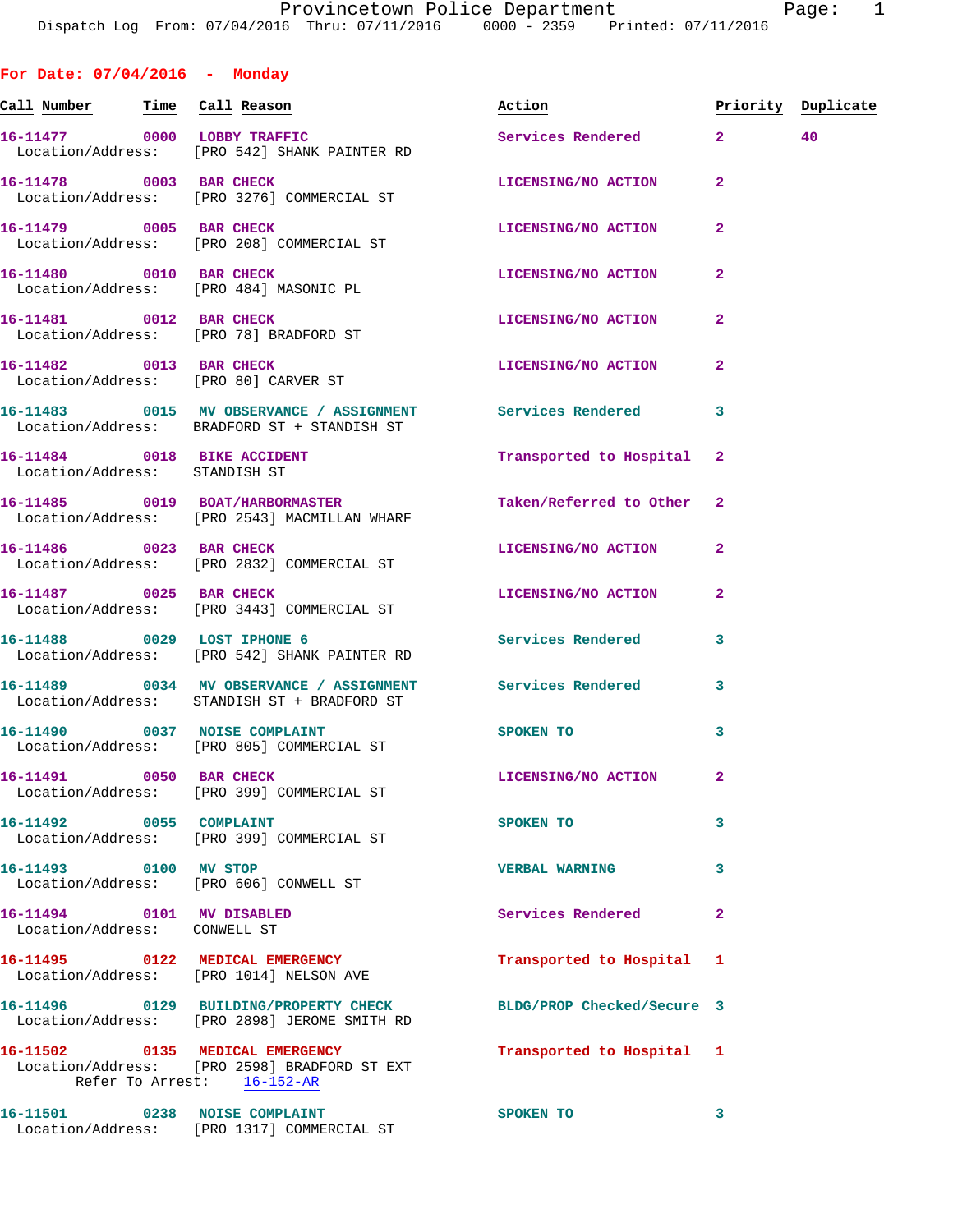|                                                                          | 16-11503 0340 FOUND WALLET & IPHONE<br>Location/Address: [PRO 542] SHANK PAINTER RD                           | Services Rendered          | 3                       |
|--------------------------------------------------------------------------|---------------------------------------------------------------------------------------------------------------|----------------------------|-------------------------|
|                                                                          | 16-11504 0620 MEDICAL EMERGENCY<br>Location/Address: [PRO 542] SHANK PAINTER RD<br>Refer To $P/C$ : 16-151-AR | <b>PATIENT REFUSAL</b>     | 1                       |
| 16-11505 0701 MV ACCIDENT                                                | Location/Address: BRADFORD ST + SHANK PAINTER RD                                                              | Services Rendered          | 1                       |
|                                                                          | 16-11506 0812 LOST IPHONE 6<br>Location/Address: [PRO 564] BAYBERRY AVE                                       | <b>Services Rendered</b>   | 3                       |
| Location/Address: [PRO 1219] WILLOW DR                                   | 16-11508 0832 FIRE, OTHER/PROPANE STOVE Extinguished                                                          |                            | 1                       |
| 16-11510 0909 FOLLOW UP                                                  | Location/Address: [PRO 2598] BRADFORD ST EXT                                                                  | Services Rendered          | $\mathbf{2}$            |
| 16-11511 0936 PARADE                                                     | Location/Address: [PRO 3430] COMMERCIAL ST                                                                    | Services Rendered          | $\overline{2}$          |
| Location/Address: COMMERCIAL ST                                          | 16-11512 0937 PARKING COMPLAINT / GENERAL Services Rendered                                                   |                            | 3                       |
|                                                                          | 16-11514 1216 PRISONER TRANSPORT<br>Location/Address: [PRO 542] SHANK PAINTER RD                              | Services Rendered 3        |                         |
| Location/Address: [PRO 573] WINSLOW ST                                   | 16-11517 1315 LARCENY /FORGERY/ FRAUD SPOKEN TO                                                               |                            | $\overline{2}$          |
| 16-11518 1414 LOST IPHONE                                                | Location/Address: [PRO 542] SHANK PAINTER RD                                                                  | Services Rendered 3        |                         |
| 16-11519 1420 MEDICAL EMERGENCY<br>Location/Address: [PRO 3222] ALDEN ST |                                                                                                               | Transported to Hospital 1  |                         |
| 16-11522 1501 AIRCRAFT/CHECKS                                            | Location/Address: [PRO 516] RACE POINT RD                                                                     | Services Rendered          | $\mathbf{2}$            |
|                                                                          | 16-11523 1526 FOUND WALLET<br>Location/Address: [PRO 542] SHANK PAINTER RD                                    | Services Rendered 3        |                         |
| $16-11525$ 1606 D.O.T.                                                   | Location/Address: [PRO 440] HARRY KEMP WAY                                                                    | Transported to Hospital 1  |                         |
| 16-11526 1607 MV STOP<br>Location/Address: [PRO 2521] ROUTE 6            |                                                                                                               | <b>VERBAL WARNING</b>      | 3                       |
| 16-11524 1615 DRONE                                                      | Location/Address: [PRO 3259] MACMILLAN WHARF                                                                  | Services Rendered          | $\overline{\mathbf{3}}$ |
| 16-11527 1620 SHOPLIFTER                                                 | Location/Address: [PRO 230] COMMERCIAL ST                                                                     | Services Rendered          | $\mathbf{2}$            |
| 16-11528 1627 MEDICAL EMERGENCY                                          | Location/Address: [PRO 78] BRADFORD ST                                                                        | <b>PATIENT REFUSAL</b>     | 1                       |
|                                                                          | 16-11529 1649 BUILDING/PROPERTY CHECK<br>Location/Address: [PRO 2898] JEROME SMITH RD                         | BLDG/PROP Checked/Secure 3 |                         |
| 16-11530 1653 VIGIL                                                      | Location/Address: [PRO 1952] COMMERCIAL ST                                                                    | Services Rendered 3        |                         |
|                                                                          | 16-11531 1719 BUILDING/PROPERTY CHECK<br>Location/Address: [PRO 3287] ROUTE 6                                 | BLDG/PROP Checked/Secure 3 |                         |
| 16-11532 1738 MEDICAL EMERGENCY                                          | Location/Address: [PRO 542] SHANK PAINTER RD                                                                  | Services Rendered          | 1                       |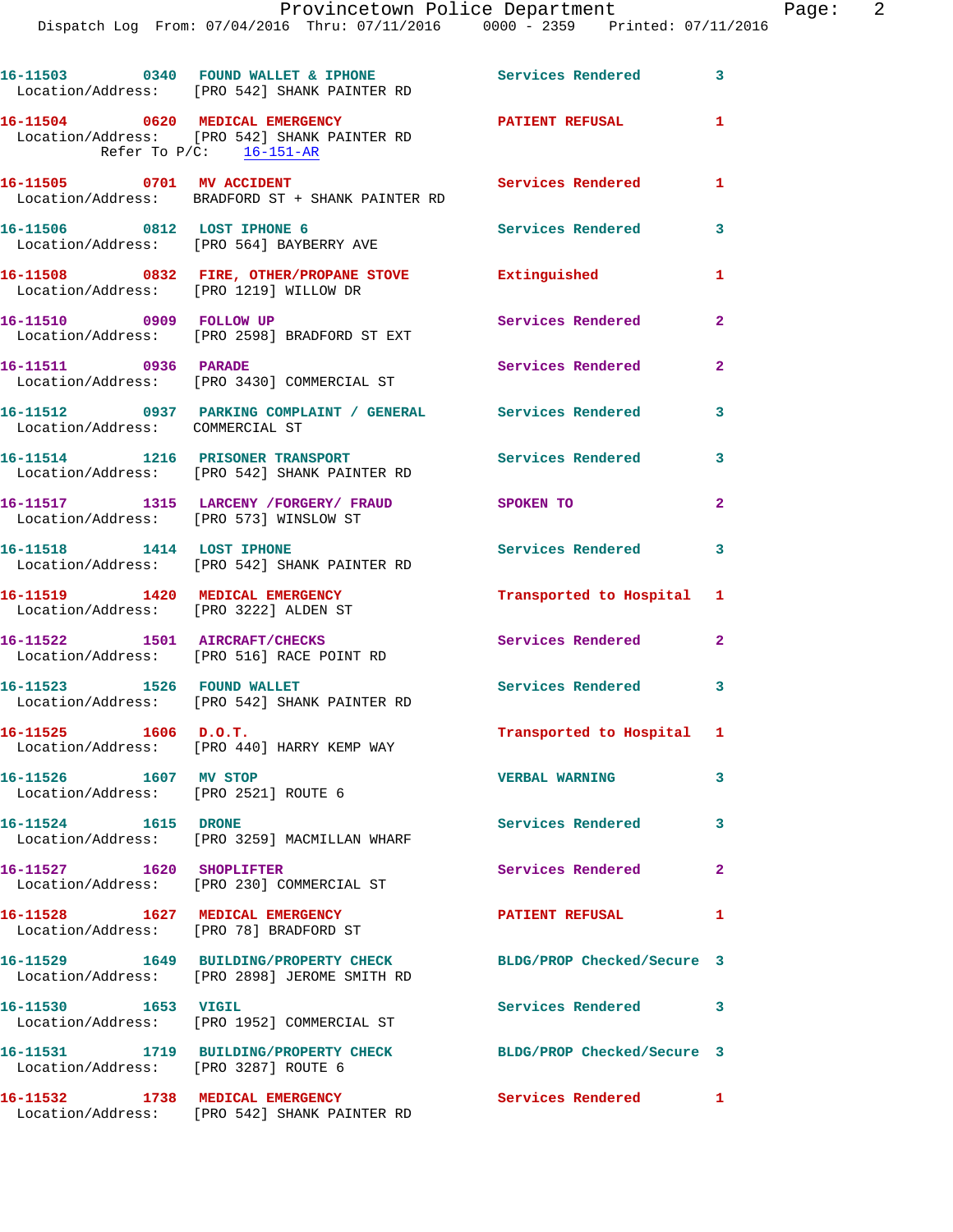|                                  | Dispatch Log From: 07/04/2016 Thru: 07/11/2016 0000 - 2359 Printed: 07/11/2016                                | Provincetown Police Department |              | Page: 3 |  |
|----------------------------------|---------------------------------------------------------------------------------------------------------------|--------------------------------|--------------|---------|--|
|                                  | 16-11533 1741 COMPLAINT<br>Location/Address: [PRO 1915] COTTAGE ST                                            | SPOKEN TO                      | 3            |         |  |
| 16-11534 1759 ARREST             | Location/Address: [PRO 2598] BRADFORD ST EXT<br>Refer To Arrest: 16-153-AR                                    | Arrest(s) Made 3               |              |         |  |
|                                  | 16-11535 1911 LOST IPHONE<br>Location/Address: [PRO 542] SHANK PAINTER RD                                     | Services Rendered 3            |              |         |  |
|                                  | 16-11536 1916 MEDICAL EMERGENCY<br>Location/Address: [PRO 3259] MACMILLAN WHARF                               | Services Rendered 1            |              |         |  |
| 16-11540 1958 FOUND GLASSES      | Location/Address: [PRO 1892] SHANK PAINTER RD                                                                 | Services Rendered 3            |              |         |  |
| Refer To Arrest: 16-156-AR       | 16-11541 2008 ASSAULT/ARREST<br>Location/Address: [PRO 527] RYDER ST EXT                                      | Arrest(s) Made                 | $\mathbf{1}$ |         |  |
|                                  | 16-11543 2125 DISTURBANCE<br>Location/Address: [PRO 3259] MACMILLAN WHARF                                     | Services Rendered 1            |              |         |  |
| 16-11544 2137 THREATS            | Location/Address: [PRO 2598] BRADFORD ST EXT                                                                  | Services Rendered 2            |              |         |  |
|                                  | 16-11545 2204 MV DISABLED<br>Location/Address: [PRO 525] COMMERCIAL ST                                        | Services Rendered 2            |              |         |  |
|                                  | 16-11547 2240 FOUND EYEGLASSES<br>Location/Address: [PRO 105] COMMERCIAL ST                                   | <b>Services Rendered</b>       | $\mathbf{3}$ |         |  |
| 16-11548 2307 SERVICE CALL       | Location/Address: [PRO 3148] COMMERCIAL ST                                                                    | Services Rendered 3            |              |         |  |
|                                  | 16-11549 2314 SUSPICIOUS ACTIVITY<br>Location/Address: [PRO 1646] WINSLOW ST                                  | No Action Required 2           |              |         |  |
|                                  | 16-11550 2317 BUILDING/PROPERTY CHECK BLDG/PROP Checked/Secure 3<br>Location/Address: [PRO 488] MAYFLOWER ST  |                                |              |         |  |
|                                  | 16-11553 2337 MEDICAL EMERGENCY<br>Location/Address: [PRO 542] SHANK PAINTER RD                               | <b>PATIENT REFUSAL</b>         | 1            |         |  |
|                                  | 16-11557 2350 BUILDING/PROPERTY CHECK BLDG/PROP Checked/Secure 3<br>Location/Address: [PRO 105] COMMERCIAL ST |                                |              |         |  |
| For Date: $07/05/2016$ - Tuesday |                                                                                                               |                                |              |         |  |
| 16-11546 0000 LOBBY TRAFFIC      | Location/Address: [PRO 542] SHANK PAINTER RD                                                                  | Services Rendered 2            |              | 44      |  |
| 16-11558 0011 COMPLAINT          | Location/Address: [PRO 484] MASONIC PL                                                                        | SPOKEN TO                      | 3            |         |  |
|                                  | 16-11559 0014 LOST BLACK WALLET<br>Location/Address: [PRO 542] SHANK PAINTER RD                               | <b>Services Rendered</b>       | 3            |         |  |
|                                  | 16-11554 0018 FOUND PURSE<br>Location/Address: [PRO 542] SHANK PAINTER RD                                     | Services Rendered              | 3            |         |  |
|                                  | 16-11560 0027 MEDICAL EMERGENCY<br>Location/Address: [PRO 542] SHANK PAINTER RD<br>Refer To $P/C$ : 16-160-AR | <b>PATIENT REFUSAL</b>         | $\mathbf{1}$ |         |  |
|                                  |                                                                                                               |                                |              |         |  |

 Location/Address: [PRO 1892] SHANK PAINTER RD **16-11564 0105 ANIMAL CALL Could Not Locate 2** 

Location/Address: BRADFORD ST + STANDISH ST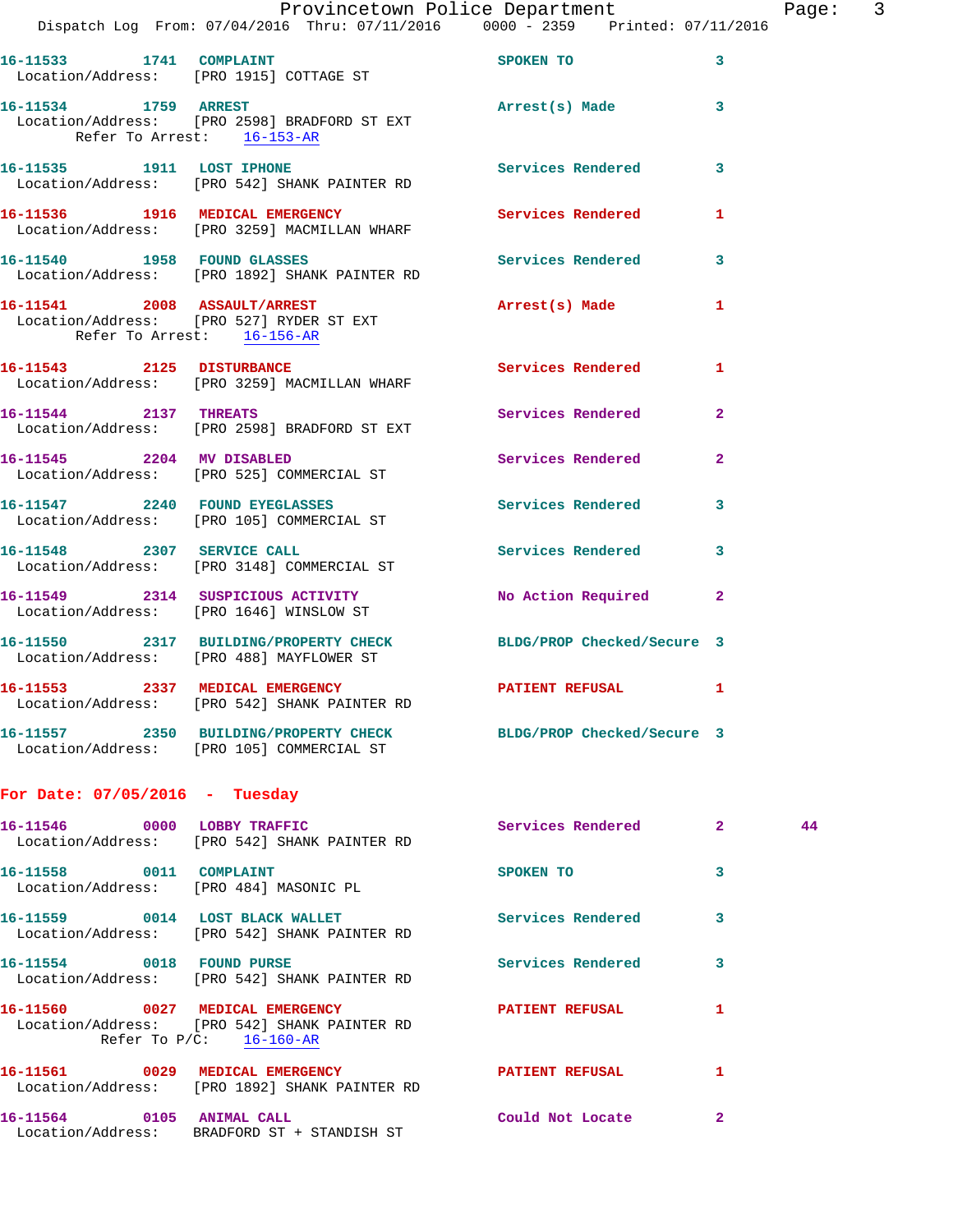Dispatch Log From: 07/04/2016 Thru: 07/11/2016 0000 - 2359 Printed: 07/11/2016

| 16-11566 0109 MV STOP<br>Location/Address: WINSLOW ST            |                                                                                                                                    | <b>VERBAL WARNING</b>     | $\overline{\mathbf{3}}$ |
|------------------------------------------------------------------|------------------------------------------------------------------------------------------------------------------------------------|---------------------------|-------------------------|
| 16-11567 0115 DISTURBANCE                                        | Location/Address: [PRO 3443] COMMERCIAL ST                                                                                         | Services Rendered         | $\mathbf{1}$            |
| 16-11568 0132 NOISE COMPLAINT<br>Location/Address: COMMERCIAL ST |                                                                                                                                    | SPOKEN TO                 | 3                       |
| 16-11569 0137 FOUND KEY                                          | Location/Address: [PRO 542] SHANK PAINTER RD                                                                                       | SPOKEN TO                 | 3                       |
|                                                                  | 16-11570  0140 LARCENY / FORGERY / FRAUD<br>Location/Address: RYDER ST + COMMERCIAL ST                                             | Services Rendered         | $\mathbf{2}$            |
| 16-11571 0142 SERVICE CALL                                       | Location/Address: [PRO 3276] COMMERCIAL ST                                                                                         | <b>Services Rendered</b>  | 3                       |
|                                                                  | 16-11572 0148 BUILDING/PROPERTY CHECK<br>Location/Address: [PRO 3259] MACMILLAN WHARF                                              | Services Rendered         | 3                       |
| 16-11574 0153 MV STOP<br>Refer To Arrest: 16-163-AR              | Location/Address: [PRO 3671] COMMERCIAL ST                                                                                         | Arrest(s) Made            | 3                       |
| 16-11575 0200 FOUND IPHONE6                                      | Location/Address: [PRO 542] SHANK PAINTER RD                                                                                       | Services Rendered 3       |                         |
| 16-11576 0401 NOISE COMPLAINT                                    | Location/Address: [PRO 1212] FRANKLIN ST                                                                                           | SPOKEN TO                 | 3                       |
| Location/Address: [PRO 955] HOWLAND ST                           | 16-11577 0521 MEDICAL EMERGENCY                                                                                                    | Transported to Hospital 1 |                         |
| 16-11578 0612 MISSING PERSON<br>Location/Address: COMMERCIAL ST  |                                                                                                                                    | SPOKEN TO                 | 1                       |
| 16-11579 0713 FOLLOW UP                                          | Location/Address: [PRO 2207] SHANK PAINTER RD                                                                                      | SPOKEN TO                 | $\overline{2}$          |
| 16-11581 0800 AIRCRAFT                                           | Location/Address: [PRO 516] RACE POINT RD                                                                                          | Services Rendered         | $\mathbf{2}$            |
|                                                                  | 16-11583 0828 MEDICAL EMERGENCY/FALL<br>Location/Address: [PRO 1204] COMMERCIAL ST                                                 | Transported to Hospital 1 |                         |
| 16-11584 0913 MV STOP                                            | Location/Address: [PRO 1529] CARNES LN                                                                                             | <b>VERBAL WARNING</b>     | $\overline{\mathbf{3}}$ |
|                                                                  | 16-11585 0917 ANIMAL CALL/DUCK<br>Location/Address: [OT] CARNES LN + FRANKLIN ST                                                   | Could Not Locate          | $\overline{2}$          |
| Location/Address: [EAS] POMPMO RD                                | 16-11586 0921 LOST DRIVER'S LICENSE Services Rendered 3                                                                            |                           |                         |
|                                                                  | 16-11587 0924 SERVICE CALL/COURT<br>Location/Address: [PRO 542] SHANK PAINTER RD<br>Refer To Arrest: $\frac{16-156-AR}{16-163-AR}$ | Services Rendered 3       |                         |
|                                                                  | 16-11588 0926 MEDICAL EMERGENCY/BREATHING Transported to Hospital 1<br>Location/Address: [PRO 1892] SHANK PAINTER RD               |                           |                         |
|                                                                  | 16-11590 0931 ANIMAL CALL/LOOSE DOG<br>Location/Address: [PRO 132] COMMERCIAL ST                                                   | Services Rendered 2       |                         |
|                                                                  | 16-11591 1032 MV COMPLAINT<br>Location/Address: BRADFORD ST + PRINCE ST                                                            | <b>Services Rendered</b>  | $\mathbf{2}$            |
|                                                                  | 16-11592 1040 PARKING COMPLAINT / GENERAL Services Rendered 3                                                                      |                           |                         |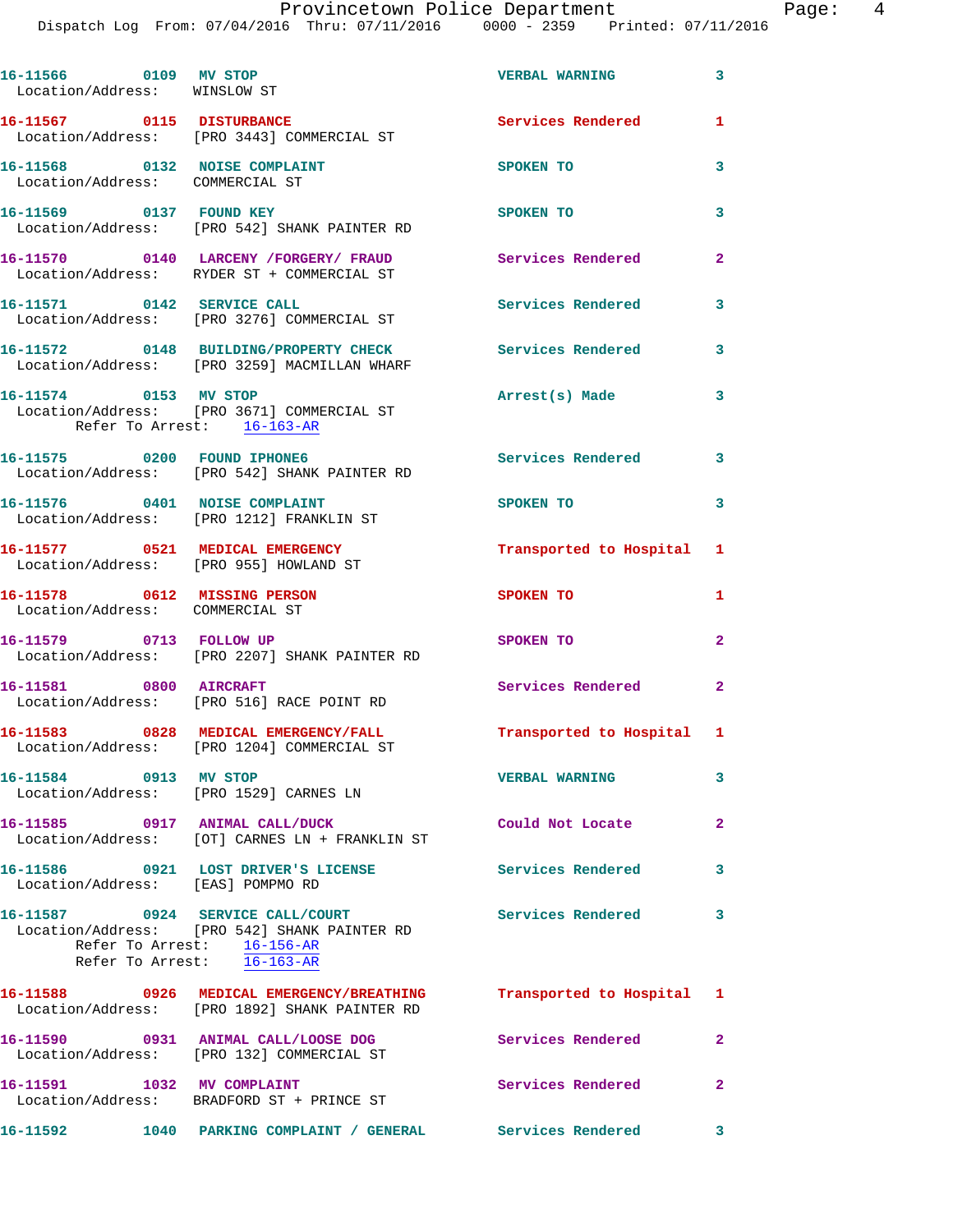|                                       | Dispatch Log From: 07/04/2016 Thru: 07/11/2016 0000 - 2359 Printed: 07/11/2016                                 | Provincetown Police Department |                | Page:        | 5 |
|---------------------------------------|----------------------------------------------------------------------------------------------------------------|--------------------------------|----------------|--------------|---|
|                                       | Location/Address: [PRO 1000] MONTELLO ST                                                                       |                                |                |              |   |
| Location/Address: [PRO 1615] BANGS ST | 16-11594 1055 PARKING COMPLAINT / GENERAL Services Rendered 3                                                  |                                |                |              |   |
|                                       | 16-11595 1116 MEDICAL EMERGENCY/D.O.T.<br>Location/Address: [PRO 440] HARRY KEMP WAY                           | Transported to Hospital 1      |                |              |   |
| 16-11597 1142 MV ACCIDENT             | Location/Address: [PRO 1349] COMMERCIAL ST                                                                     | Services Rendered 1            |                |              |   |
|                                       | 16-11598 1154 MEDICAL EMERGENCY/D.O.T.2<br>Location/Address: [PRO 440] HARRY KEMP WAY                          | Transported to Hospital 1      |                |              |   |
|                                       | 16-11599 1228 LOST PURSE DIERDRE KEYCHAIN Services Rendered 3<br>Location/Address: [PRO 542] SHANK PAINTER RD  |                                |                |              |   |
|                                       | 16-11600 1256 TRAFFIC CONTROL<br>Location/Address: CONWELL ST + BRADFORD ST                                    | Services Rendered              | 3              |              |   |
|                                       | 16-11602 1304 PARKING COMPLAINT / GENERAL Services Rendered<br>Location/Address: [PRO 2512] JEROME SMITH RD    |                                | $\mathbf{3}$   |              |   |
|                                       | 16-11603 1307 ALARM - FIRE<br>Location/Address: [PRO 2281] COMMERCIAL ST                                       | False Alarm                    | 1              |              |   |
|                                       | 16-11604 1313 MEDICAL EMERGENCY/DISORIENTED PATIENT REFUSAL<br>Location/Address: COMMERCIAL ST + RYDER ST      |                                | 1              |              |   |
|                                       | 16-11605 1326 TRAFFIC CONTROL<br>Location/Address: CONWELL ST + BRADFORD ST                                    | <b>Services Rendered</b>       | 3              |              |   |
| Location/Address: SNAIL RD + ROUTE 6  | 16-11606 1350 BIKE GENERAL/ABANDONED Services Rendered                                                         |                                | $\overline{a}$ |              |   |
|                                       | 16-11607 1406 SERVE SUMMONS<br>Location/Address: [PRO 2283] COMMERCIAL ST                                      | Could Not Locate               | 3              |              |   |
|                                       | 16-11608 1408 TRAFFIC CONTROL<br>Location/Address: [PRO 3259] MACMILLAN WHARF                                  | <b>Services Rendered</b>       | 3              |              |   |
|                                       | 16-11609 1413 PARKING COMPLAINT / GENERAL Citation/Warning Issued 3<br>Location/Address: [PRO 1267] WINSLOW ST |                                |                |              |   |
|                                       | 16-11610 1419 LOST DRIVER'S LICENSE Services Rendered<br>Location/Address: [PRO 542] SHANK PAINTER RD          |                                | 3              |              |   |
| 16-11612 1430 LOST WALLET             | Location/Address: [PRO 542] SHANK PAINTER RD                                                                   | Services Rendered              | 3              |              |   |
|                                       | 16-11614 1453 LOST WHITE GOLD DIAMOND RING Services Rendered 3<br>Location/Address: [PRO 542] SHANK PAINTER RD |                                |                |              |   |
|                                       | 16-11615 1508 LOST GLASSES<br>Location/Address: [PRO 542] SHANK PAINTER RD                                     | Services Rendered              | 3              |              |   |
|                                       | 16-11616 1530 TRAFFIC CONTROL<br>Location/Address: CONWELL ST + BRADFORD ST                                    | Services Rendered              | 3              |              |   |
|                                       | 16-11619 1704 MEDICAL EMERGENCY<br>Location/Address: SHANK PAINTER RD + BRADFORD ST                            | Transported to Hospital 1      |                |              |   |
|                                       | 16-11620 1714 MEDICAL EMERGENCY<br>Location/Address: [PRO 3293] COMMERCIAL ST                                  | PATIENT REFUSAL                | $\mathbf{1}$   | $\mathbf{2}$ |   |
|                                       | 16-11621 1800 VERBAL ARGUMENT<br>Location/Address: [PRO 1662] PEARL ST                                         | GONE ON ARRIVAL 1              |                |              |   |
|                                       | 16-11622 1823 MV OBSERVANCE / ASSIGNMENT Services Rendered 3                                                   |                                |                |              |   |

Location/Address: ROUTE 6 + HOWLAND ST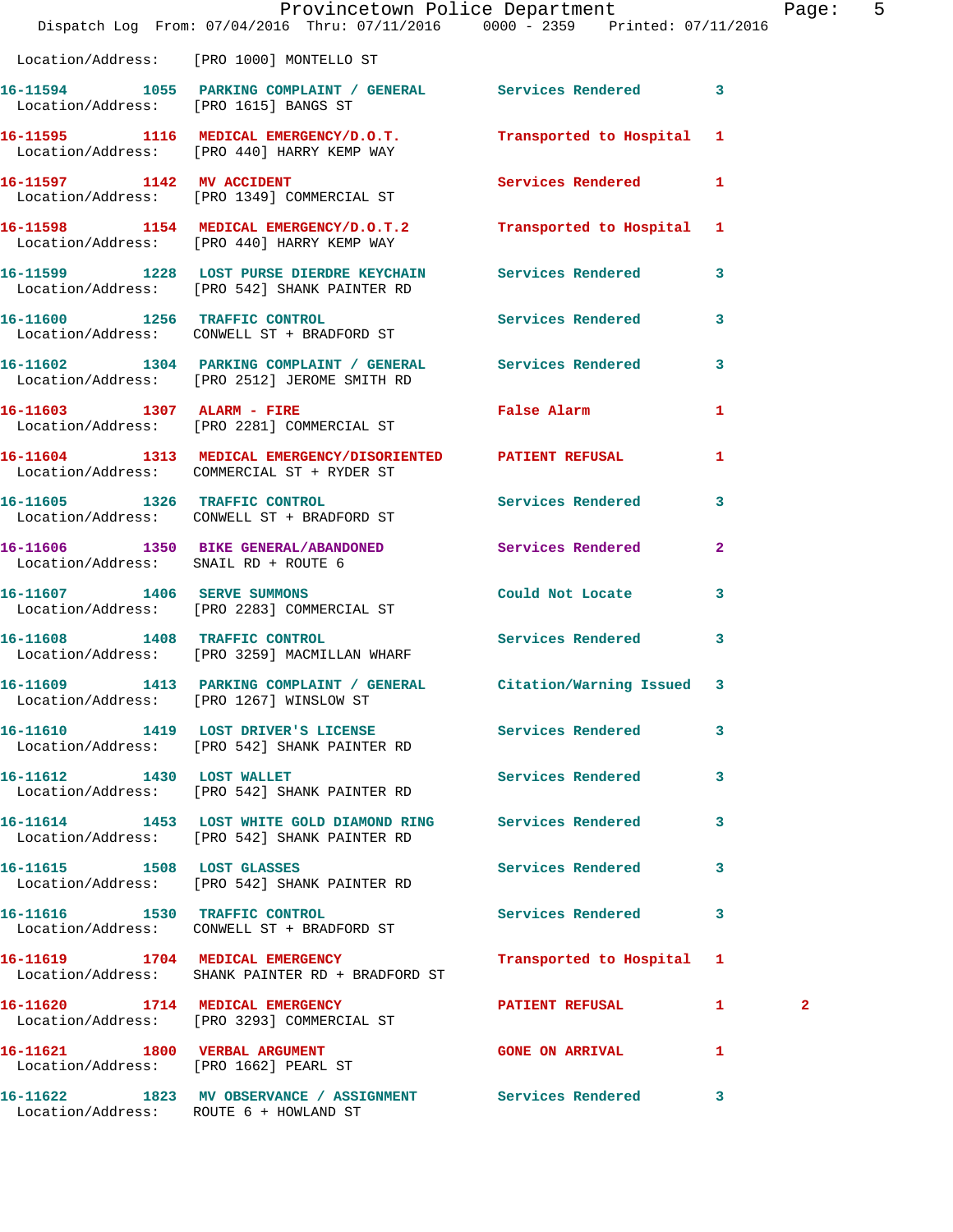|                                                            |                                                                                                                | Provincetown Police Department                                                                                                                                                                                                 |                               | Page: | -6 |
|------------------------------------------------------------|----------------------------------------------------------------------------------------------------------------|--------------------------------------------------------------------------------------------------------------------------------------------------------------------------------------------------------------------------------|-------------------------------|-------|----|
|                                                            | Dispatch Log From: 07/04/2016 Thru: 07/11/2016 0000 - 2359 Printed: 07/11/2016                                 |                                                                                                                                                                                                                                |                               |       |    |
|                                                            | 16-11623 1915 FOUND IPHONE WITH ID Services Rendered 3<br>Location/Address: [PRO 526] RYDER ST EXT             |                                                                                                                                                                                                                                |                               |       |    |
|                                                            | 16-11624 1931 FOUND STERLING SILVER RING Services Rendered 3<br>Location/Address: [PRO 542] SHANK PAINTER RD   |                                                                                                                                                                                                                                |                               |       |    |
|                                                            | 16-11625 2027 BUILDING/PROPERTY CHECK Services Rendered 3<br>Location/Address: [PRO 2206] COMMERCIAL ST        |                                                                                                                                                                                                                                |                               |       |    |
| Location/Address: COMMERCIAL ST                            | 16-11626 2055 NOISE COMPLAINT SPOKEN TO                                                                        |                                                                                                                                                                                                                                | 3                             |       |    |
|                                                            | 16-11627 2057 LIFT ASSIST<br>Location/Address: [PRO 442] HARRY KEMP WAY                                        | Services Rendered 1                                                                                                                                                                                                            |                               |       |    |
|                                                            | 16-11628 2108 BUILDING/PROPERTY CHECK BLDG/PROP Checked/Secure 3<br>Location/Address: [PRO 1952] COMMERCIAL ST |                                                                                                                                                                                                                                |                               |       |    |
|                                                            | 16-11631 2157 NOISE COMPLAINT<br>Location/Address: [PRO 329] COMMERCIAL ST                                     | SPOKEN TO AND TO A RESIDENCE OF A RESIDENCE OF A RESIDENCE OF A RESIDENCE OF A RESIDENCE OF A RESIDENCE OF A RESIDENCE OF A RESIDENCE OF A RESIDENCE OF A RESIDENCE OF A RESIDENCE OF A RESIDENCE OF A RESIDENCE OF A RESIDENC | 3                             |       |    |
| 16-11633 2226 LARCENY                                      | Location/Address: [PRO 3671] COMMERCIAL ST                                                                     | Services Rendered 2                                                                                                                                                                                                            |                               |       |    |
|                                                            | 16-11634 2228 MV STOP<br>Location/Address: [PRO 2865] COMMERCIAL ST                                            | VERBAL WARNING 3                                                                                                                                                                                                               |                               |       |    |
|                                                            | 16-11635 2314 BUILDING/PROPERTY CHECK BLDG/PROP Checked/Secure 3<br>Location/Address: [PRO 175] COMMERCIAL ST  |                                                                                                                                                                                                                                |                               |       |    |
| 16-11636 2333 COMPLAINT<br>Location/Address: COMMERCIAL ST |                                                                                                                | SPOKEN TO AND TO A REAL PROPERTY.                                                                                                                                                                                              | 3                             |       |    |
|                                                            | 16-11637 2342 COMPLAINT<br>Location/Address: [PRO 115] COMMERCIAL ST                                           | SPOKEN TO                                                                                                                                                                                                                      | 3                             |       |    |
|                                                            | 16-11638 2357 BUILDING/PROPERTY CHECK BLDG/PROP Checked/Secure 3<br>Location/Address: [PRO 519] RACE POINT RD  |                                                                                                                                                                                                                                |                               |       |    |
| For Date: $07/06/2016$ - Wednesday                         |                                                                                                                |                                                                                                                                                                                                                                |                               |       |    |
|                                                            | Location/Address: [PRO 542] SHANK PAINTER RD                                                                   | Services Rendered                                                                                                                                                                                                              | $\mathbf{2}$ and $\mathbf{2}$ | 51    |    |
|                                                            | 16-11640 0016 BUILDING/PROPERTY CHECK<br>Location/Address: [PRO 1638] COMMERCIAL ST                            | BLDG/PROP Checked/Secure 3                                                                                                                                                                                                     |                               |       |    |
|                                                            | 16-11641 0030 MV OBSERVANCE / ASSIGNMENT<br>Location/Address: HIGH POLE HL + BRADFORD ST                       | Services Rendered                                                                                                                                                                                                              | 3                             |       |    |
| 16-11642 0033 MV STOP                                      | Location/Address: [PRO 569] WINSLOW ST                                                                         | <b>VERBAL WARNING</b>                                                                                                                                                                                                          | 3                             |       |    |

Location/Address: BRADFORD ST + FRANKLIN ST

Location/Address: [PRO 595] BRADFORD ST

Location/Address: [PRO 3259] MACMILLAN WHARF

Location/Address: [PRO 542] SHANK PAINTER RD

Location/Address: [PRO 196] COMMERCIAL ST

Location/Address: COMMERCIAL ST

**16-11650 0435 MEDICAL EMERGENCY Services Rendered 1** 

**16-11643 0112 MV STOP VERBAL WARNING 3 16-11644 0128 BY-LAW VIOLATION SPOKEN TO 2 16-11646 0201 SUSPICIOUS ACTIVITY Services Rendered 2 16-11648 0233 FOUND TD BANK CARD Services Rendered 3 16-11649 0302 MEDICAL EMERGENCY Transported to Hospital 1**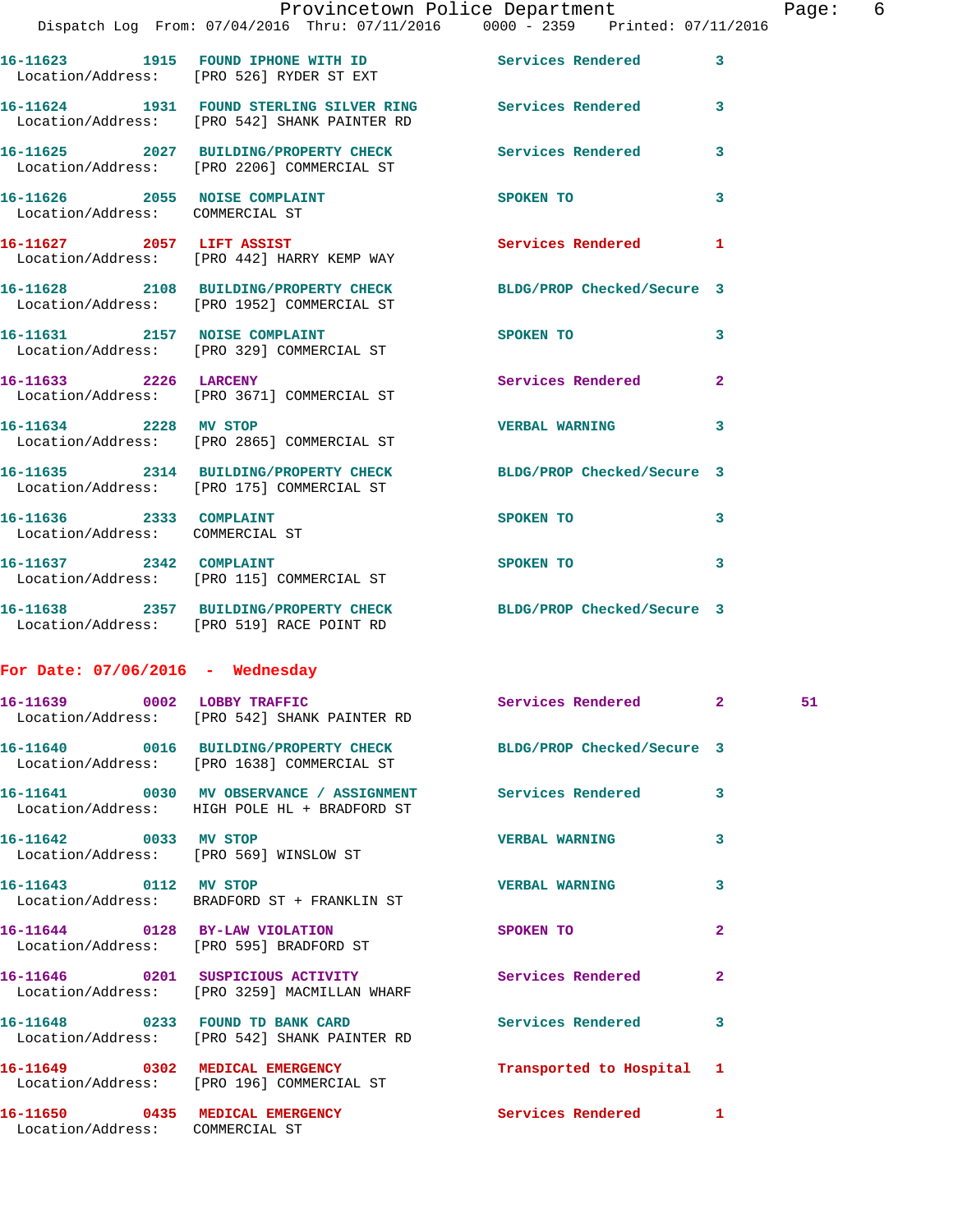|                                       | 16-11651 0509 FIRE, MULCH<br>Location/Address: [PRO 518] RACE POINT RD                                                                           | Services Rendered          | $\mathbf{1}$   | 4 |
|---------------------------------------|--------------------------------------------------------------------------------------------------------------------------------------------------|----------------------------|----------------|---|
|                                       | 16-11652 0553 TTY TEST CALL<br>Location/Address: [PRO 542] SHANK PAINTER RD                                                                      | No Action Required         | 1              |   |
|                                       | 16-11653 0808 FOUND VISA CARD<br>Location/Address: [PRO 3405] COMMERCIAL ST                                                                      | <b>Services Rendered</b>   | 3              |   |
|                                       | 16-11654 0827 BUILDING/PROPERTY CHECK<br>Location/Address: [PRO 2500] COMMERCIAL ST                                                              | BLDG/PROP Checked/Secure 3 |                |   |
|                                       | 16-11655 0831 PARKING COMPLAINT / GENERAL<br>Location/Address: [PRO 758] BRADFORD ST                                                             | No Action Required         | 3              |   |
|                                       | 16-11656 0846 FOLLOW UP<br>Location/Address: [PRO 855] COMMERCIAL ST                                                                             | No Action Required         | $\overline{2}$ |   |
| 16-11657 0911 MV STOP                 | Location/Address: [PRO 1081] POINT ST                                                                                                            | <b>VERBAL WARNING</b>      | 3              |   |
| 16-11658 0942 COMPLAINT               | Location/Address: [PRO 542] SHANK PAINTER RD                                                                                                     | SPOKEN TO                  | 3              |   |
|                                       | 16-11659 0948 ALTERED LOC<br>Location/Address: [PRO 542] SHANK PAINTER RD<br>Refer To $P/C$ : $16-164-AR$                                        | Transported to Hospital 1  |                |   |
| Location/Address: [PRO 3287] ROUTE 6  | 16-11660 1005 BUILDING/PROPERTY CHECK BLDG/PROP Checked/Secure 3                                                                                 |                            |                |   |
|                                       | 16-11661 1011 PARKING COMPLAINT / GENERAL GONE ON ARRIVAL<br>Location/Address: [PRO 175] COMMERCIAL ST                                           |                            | 3              |   |
|                                       | 16-11663 1014 PARK, WALK & TALK<br>Location/Address: [PRO 195] COMMERCIAL ST                                                                     | Services Rendered          | 2              |   |
|                                       | 16-11664 1022 MEDICAL EMERGENCY<br>Location/Address: [PRO 2543] MACMILLAN WHARF                                                                  | PATIENT REFUSAL            | 1              |   |
| Location/Address: [PRO 1110] SOPER ST | 16-11665 1036 RACCOON PROBLEM                                                                                                                    | Services Rendered          | $\mathbf{2}$   |   |
|                                       | 16-11666 1042 PARKING COMPLAINT / GENERAL<br>Location/Address: [PRO 1463] COMMERCIAL ST                                                          | Services Rendered          | 3              |   |
|                                       | 16-11667 1047 LEG ABSCESS<br>Location/Address: [PRO 3430] COMMERCIAL ST                                                                          | Transported to Hospital    | 1              |   |
| 16-11668 1049 ALARM TEST              | Location/Address: [PRO 1778] SHANK PAINTER RD                                                                                                    | <b>Services Rendered</b>   | 1              |   |
|                                       | 16-11670 1137 MENTAL HEALTH EVALUATION<br>Location/Address: [PRO 2474] BRADFORD ST                                                               | <b>Services Rendered</b>   | 1              |   |
|                                       | 16-11672 1153 PARK, WALK & TALK<br>Location: [PRO 3431] LOPES SQUARE                                                                             | Services Rendered          | 2              |   |
|                                       | 16-11673 1205 PARK, WALK & TALK<br>Location/Address: [PRO 185] COMMERCIAL ST                                                                     | Services Rendered          | 2              |   |
|                                       | 16-11675 1215 LOST NJ DRIVER'S LICENSE<br>Location/Address: [PRO 542] SHANK PAINTER RD                                                           | <b>Services Rendered</b>   | 3              |   |
| Refer To Accident: 16-33-AC           | 16-11676 1227 MVA HIT & RUN/CITATION ISSUED Citation/Warning Issued<br>Location/Address: [PRO 3380] COMMERCIAL ST<br>Refer To Summons: 16-166-AR |                            | 2              |   |
| 16-11678 1315 CHEST PAINS             |                                                                                                                                                  | Services Rendered 1        |                |   |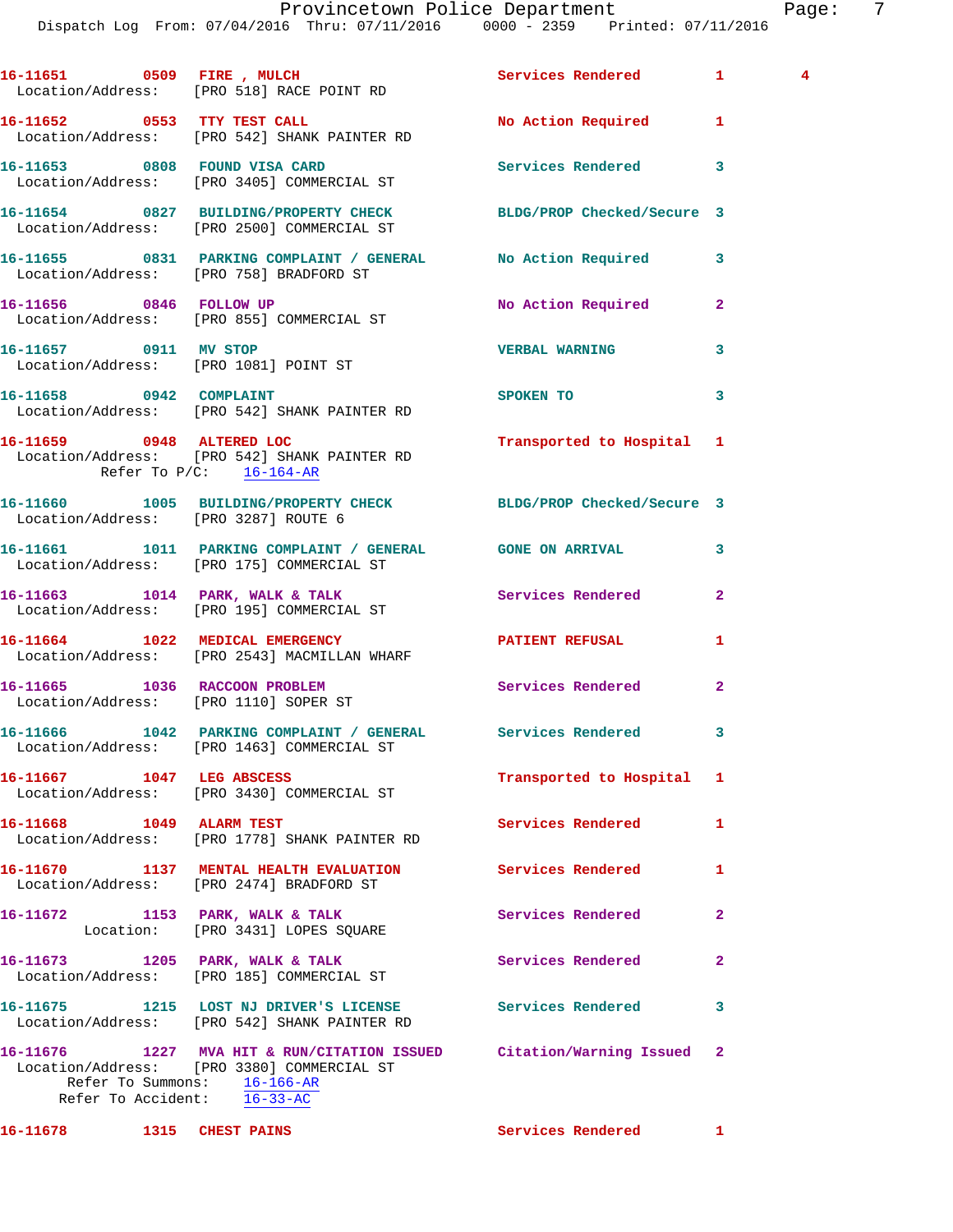|                                                                   |                                                                                                                  | Provincetown Police Department                 | Page: 8 |
|-------------------------------------------------------------------|------------------------------------------------------------------------------------------------------------------|------------------------------------------------|---------|
|                                                                   | Dispatch Log From: 07/04/2016 Thru: 07/11/2016 0000 - 2359 Printed: 07/11/2016                                   |                                                |         |
|                                                                   | Location/Address: [PRO 542] SHANK PAINTER RD                                                                     |                                                |         |
|                                                                   | 16-11679 1321 WELL-BEING CHECK/CODE 99 Taken/Referred to Other 3<br>Location/Address: [PRO 1795] BRADFORD ST     |                                                | 1       |
|                                                                   | 16-11680 1326 COURT RUN<br>Location/Address: [PRO 542] SHANK PAINTER RD                                          | Services Rendered 3                            |         |
|                                                                   | 16-11682 1436 PARKED MV COMPLAINT Services Rendered 2<br>Location/Address: [PRO 274] COMMERCIAL ST               |                                                |         |
|                                                                   | 16-11683 1512 BIKE ACCIDENT<br>Location/Address: [PRO 2499] RACE POINT RD                                        | Services Rendered<br>$\mathbf{2}$              |         |
|                                                                   | 16-11684 1549 SERVE RESTRAINING ORDER<br>Location/Address: [PRO 2223] BREWSTER ST                                | Taken/Referred to Other 2                      |         |
|                                                                   | 16-11685   1655   COMPLAINT<br>Location/Address: [PRO 3296] SHANK PAINTER RD                                     | Services Rendered 3                            |         |
|                                                                   | 16-11686 1718 SERVICE CALL<br>Location/Address: [PRO 2520] PRINCE ST                                             | Services Rendered 3                            |         |
|                                                                   | 16-11687 1739 DIABETIC REACTION<br>Location/Address: [PRO 542] SHANK PAINTER RD                                  | <b>PATIENT REFUSAL</b><br>1                    |         |
|                                                                   | 16-11688 1840 LOST WALLET<br>Location/Address: [PRO 542] SHANK PAINTER RD                                        | Services Rendered 3                            |         |
| 16-11689 1857 THREATS                                             | Location/Address: [PRO 37] BRADFORD ST                                                                           | Services Rendered 2                            |         |
|                                                                   | 16-11690 1914 BUILDING/PROPERTY CHECK BLDG/PROP Checked/Secure 3<br>Location/Address: [PRO 1795] BRADFORD ST     |                                                |         |
| 16-11691 1922 FOLLOW UP                                           | Location/Address: [PRO 312] COMMERCIAL ST                                                                        | Services Rendered 2                            |         |
|                                                                   | 16-11692 1928 PARK, WALK & TALK<br>Location/Address: [PRO 285] COMMERCIAL ST                                     | Services Rendered<br>$\mathbf{2}$              |         |
| 16-11693 2000 HARASSMENT                                          | Location/Address: HARRY KEMP WAY + CONWELL ST                                                                    | Services Rendered 2                            |         |
| Location/Address: [PRO 554] TREMONT ST                            | 16-11695 2100 BUILDING/PROPERTY CHECK BLDG/PROP Checked/Secure 3                                                 |                                                |         |
| 16-11696 2117 MV DISABLED<br>Location/Address: [PRO 2518] ROUTE 6 |                                                                                                                  | Vehicle Towed <b>Seat 1996</b><br>$\mathbf{2}$ |         |
|                                                                   | 16-11697 2207 BUILDING/PROPERTY CHECK BLDG/PROP Checked/Secure 3<br>Location/Address: [PRO 516] RACE POINT RD    |                                                |         |
|                                                                   | 16-11698 2256 COMPLAINT - STREET PERFORMERS GONE ON ARRIVAL 3<br>Location/Address: [PRO 1952] COMMERCIAL ST      |                                                | 3       |
|                                                                   | 16-11699 2333 BUILDING/PROPERTY CHECK BLDG/PROP Checked/Secure 3<br>Location/Address: [PRO 2500] COMMERCIAL ST   |                                                |         |
|                                                                   | 16-11700 2336 BUILDING/PROPERTY CHECK BLDG/PROP Checked/Secure 3<br>Location/Address: [PRO 530] SHANK PAINTER RD |                                                |         |
| For Date: $07/07/2016$ - Thursday                                 |                                                                                                                  |                                                |         |
|                                                                   | 16-11702 0000 LOBBY TRAFFIC<br>Location/Address: [PRO 542] SHANK PAINTER RD                                      | Services Rendered 2                            | 37      |
|                                                                   | 16-11701 0001 BUILDING/PROPERTY CHECK Services Rendered 3                                                        |                                                |         |

Location/Address: [PRO 3259] MACMILLAN WHARF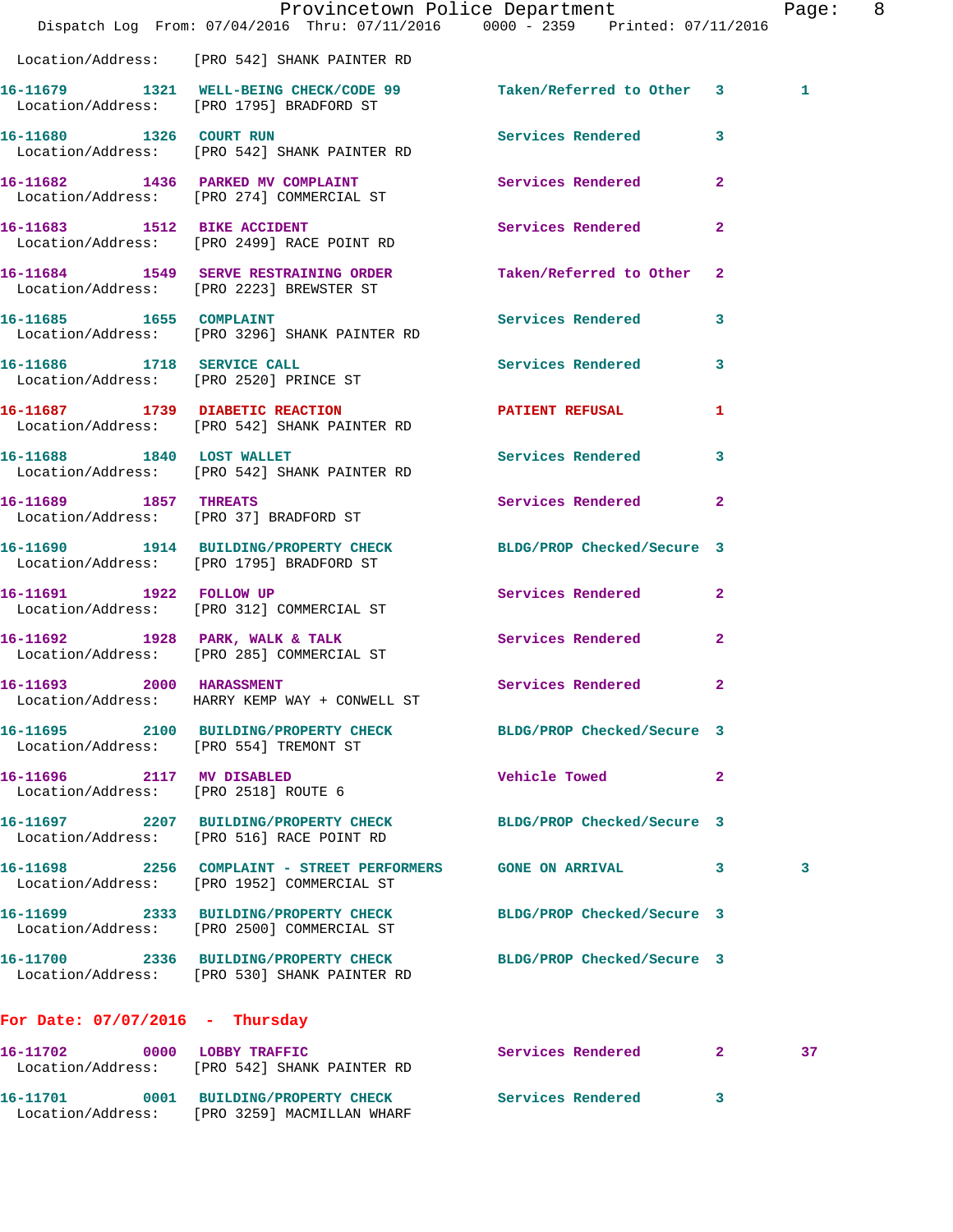|                                                    | Provincetown Police Department Page: 9<br>Dispatch Log From: $07/04/2016$ Thru: $07/11/2016$ 0000 - 2359 Printed: $07/11/2016$ |                           |              |              |  |
|----------------------------------------------------|--------------------------------------------------------------------------------------------------------------------------------|---------------------------|--------------|--------------|--|
|                                                    | 16-11703 0005 ANIMAL CALL 2 Services Rendered 2<br>Location/Address: [PRO 300] COMMERCIAL ST                                   |                           |              |              |  |
| 16-11704 0009 MV STOP<br>Location/Address: ROUTE 6 |                                                                                                                                | <b>VERBAL WARNING 3</b>   |              |              |  |
|                                                    | 16-11705 0032 BUILDING/PROPERTY CHECK Services Rendered<br>Location/Address: [PRO 2490] PROVINCELANDS RD                       |                           | $\mathbf{3}$ |              |  |
|                                                    | 16-11706 0054 MV OBSERVANCE / ASSIGNMENT No Action Required 3<br>Location/Address: BRADFORD ST + RYDER ST                      |                           |              |              |  |
| Refer To Arrest: 16-167-AR                         | 16-11707 0112 MV STOP<br>Location/Address: [PRO 2610] BRADFORD ST                                                              | Arrest(s) Made 3          |              |              |  |
|                                                    | 16-11708 0117 NOISE COMPLAINT<br>Location/Address: [PRO 1634] COMMERCIAL ST                                                    | SPOKEN TO                 | $\mathbf{3}$ |              |  |
|                                                    | 16-11709 0207 BUILDING/PROPERTY CHECK BLDG/PROP Checked/Secure 3<br>Location/Address: [PRO 182] COMMERCIAL ST                  |                           |              |              |  |
|                                                    | 16-11710 0417 MEDICAL EMERGENCY<br>Location/Address: [PRO 2144] CONWELL ST                                                     | PATIENT REFUSAL 1         |              |              |  |
| Location/Address: [PRO 2519] ROUTE 6               | 16-11711 0537 MV OBSERVANCE / ASSIGNMENT Services Rendered 3                                                                   |                           |              |              |  |
|                                                    | 16-11712 0617 PARK, WALK & TALK No Action Required 2<br>Location: [PRO 3431] LOPES SQUARE                                      |                           |              |              |  |
|                                                    | 16-11713 0621 BUILDING/PROPERTY CHECK Services Rendered 3<br>Location/Address: [PRO 433] RYDER ST EXT                          |                           |              |              |  |
|                                                    | 16-11714 0644 MEDICAL EMERGENCY PATIENT REFUSAL<br>Location/Address: [PRO 2990] COMMERCIAL ST                                  |                           | $\mathbf{1}$ |              |  |
|                                                    | 16-11715 0655 FIRE, BRUSH<br>Location/Address: [PRO 518] RACE POINT RD                                                         | Services Rendered 1       |              |              |  |
|                                                    | 16-11716 0710 LOST DOG/LOCATED Services Rendered 2<br>Location/Address: [PRO 1593] PLEASANT ST                                 |                           |              | $\mathbf{2}$ |  |
|                                                    |                                                                                                                                |                           | 3            |              |  |
|                                                    | 16-11718 0732 SERVE SUMMONS<br>Location/Address: [PRO 2598] BRADFORD ST EXT                                                    | Could Not Locate          | 3            |              |  |
|                                                    | 16-11719 0801 COURT TRANSPORT<br>Location: [PRO 3705] ORLEANS DISTRICT COURT<br>Refer To Arrest: 16-167-AR                     | Taken/Referred to Other 3 |              |              |  |
|                                                    | 16-11720 0815 BUILDING/PROPERTY CHECK<br>Location/Address: [PRO 3430] COMMERCIAL ST                                            | Services Rendered         | 3            |              |  |
|                                                    | 16-11721 0819 MV OBSERVANCE / ASSIGNMENT Services Rendered<br>Location/Address: [PRO 3430] COMMERCIAL ST                       |                           | 3            |              |  |
|                                                    | 16-11722 0836 SERVE SUMMONS<br>Location/Address: [PRO 2598] BRADFORD ST EXT                                                    | No Action Required        | 3            |              |  |
| 16-11723 0853 STROKE/TRANSPORT                     | Location/Address: [PRO 440] HARRY KEMP WAY                                                                                     | Transported to Hospital 1 |              |              |  |
|                                                    | 16-11724 0853 CHEST PAINS/TRANSPORT<br>Location/Address: [PRO 440] HARRY KEMP WAY                                              | Transported to Hospital 1 |              |              |  |
|                                                    | 16-11725 0912 MV OBSERVANCE / ASSIGNMENT No Action Required 3                                                                  |                           |              |              |  |

Location/Address: [PRO 3440] ROUTE 6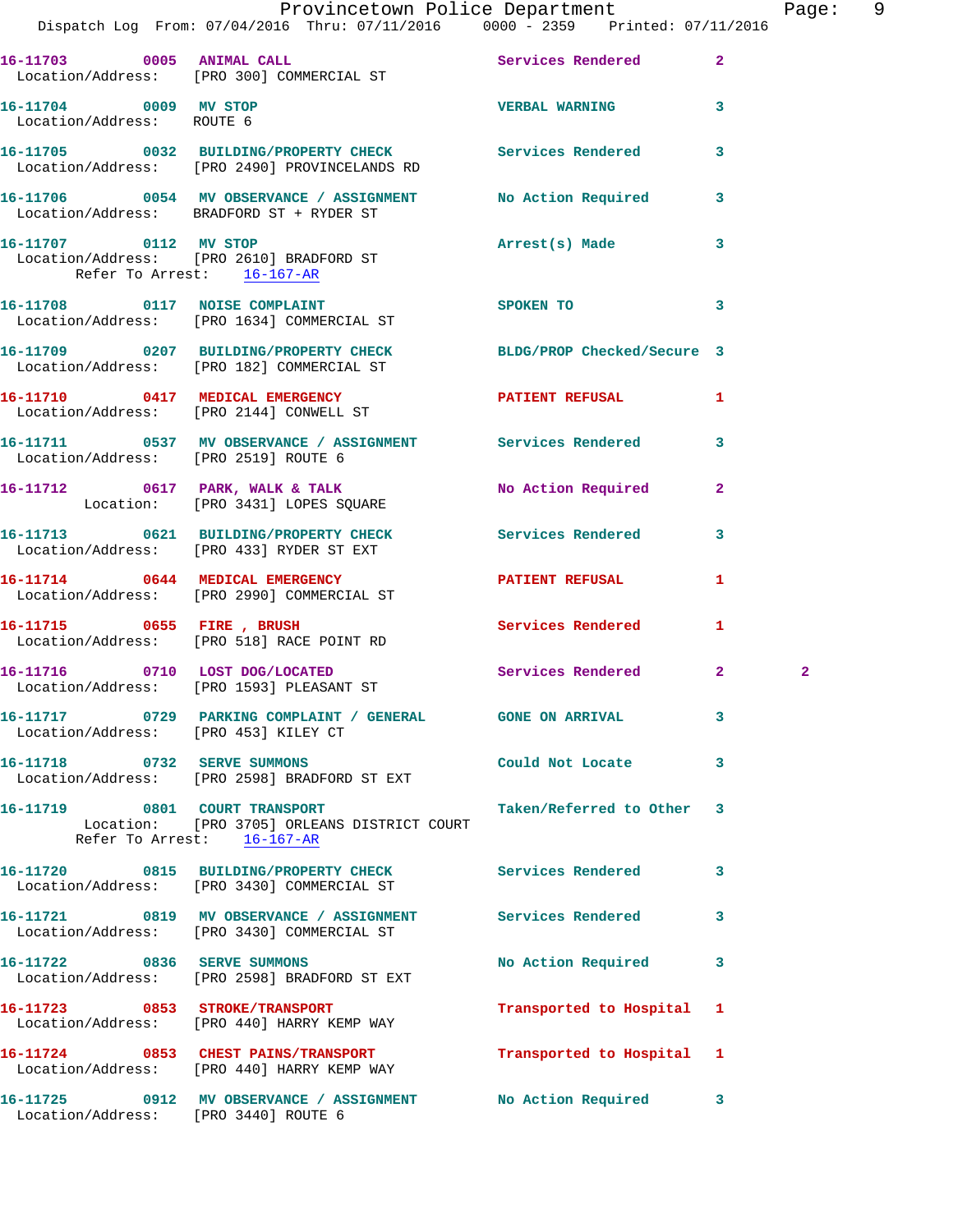|                             | Provincetown Police Department Fage: 10<br>Dispatch Log From: 07/04/2016 Thru: 07/11/2016 0000 - 2359 Printed: 07/11/2016       |                           |              |  |
|-----------------------------|---------------------------------------------------------------------------------------------------------------------------------|---------------------------|--------------|--|
|                             | 16-11727 0918 RENTAL SCAM Services Rendered 3<br>Location/Address: [PRO 1741] COMMERCIAL ST                                     |                           |              |  |
| 16-11726 0920 MV STOP       | Location/Address: BRADFORD ST + THISTLEMORE RD                                                                                  | <b>VERBAL WARNING</b> 3   |              |  |
|                             | 16-11728 0926 MV HIT & RUN<br>Location/Address: [PRO 726] BRADFORD ST                                                           | SPOKEN TO                 | $\mathbf{2}$ |  |
| Refer To $P/C$ : 16-168-AR  | 16-11729 0927 THREATS<br>Location/Address: [PRO 2474] BRADFORD ST                                                               | Transported to Hospital 2 |              |  |
|                             | 16-11730 0958 SECTION 12 TRANSPORT<br>Location/Address: [PRO 2227] BRADFORD ST                                                  | Transported to Hospital 1 |              |  |
|                             | 16-11731 1002 LOST WALLET & GLASSES Services Rendered<br>Location/Address: [PRO 105] COMMERCIAL ST                              |                           | $\mathbf{3}$ |  |
|                             | 16-11732 1006 SQUATTER COMPLAINT <b>16-11732</b> 16-11732 1006 SQUATTER COMPLAINT<br>Location/Address: [PRO 3033] COMMERCIAL ST |                           |              |  |
|                             | 16-11733 1025 PARKING COMPLAINT / GENERAL GONE ON ARRIVAL<br>Location/Address: [PRO 1463] COMMERCIAL ST                         |                           | 3            |  |
|                             | 16-11735 1057 LOST BLACK WALLET Services Rendered 3<br>Location/Address: [PRO 542] SHANK PAINTER RD                             |                           |              |  |
|                             | 16-11736 1113 ALTERED LOC/TRANSPORT PATIENT REFUSAL Location/Address: [PRO 440] HARRY KEMP WAY                                  |                           | 1            |  |
|                             | 16-11737 1126 CITATION MARKED LANES Citation/Warning Issued 3<br>Location/Address: CARVER ST + COMMERCIAL ST                    |                           |              |  |
|                             | 16-11739 1159 PARKED MV COMPLAINT<br>Location/Address: [PRO 200] COMMERCIAL ST                                                  | Services Rendered         | $\mathbf{2}$ |  |
|                             | 16-11740 1201 LOST BIKE HELMET<br>Location/Address: [PRO 542] SHANK PAINTER RD                                                  | <b>Services Rendered</b>  | 3            |  |
|                             | 16-11741 1224 OVERHEATED/RESCUE THE PATIENT REFUSAL<br>Location/Address: [PRO 395] COMMERCIAL ST                                |                           | 1            |  |
|                             | 16-11742 1323 PARKED MV COMPLAINT<br>Location/Address: CONANT ST + COMMERCIAL ST                                                | Services Rendered         | $\mathbf{2}$ |  |
|                             | 16-11743 1330 ANIMAL UNDER DECK<br>Location/Address: [PRO 558] TREMONT ST                                                       | Services Rendered         | $\mathbf{2}$ |  |
| 16-11744 1342 FIRE, OTHER   | Location/Address: [PRO 3259] MACMILLAN WHARF                                                                                    | Services Rendered 1       |              |  |
|                             | 16-11745 1347 DOG IN VEHICLE<br>Location/Address: [PRO 3296] SHANK PAINTER RD                                                   | Services Rendered         | $\mathbf{2}$ |  |
|                             | 16-11746 1411 PARK, WALK & TALK Services Rendered<br>Location: [PRO 3431] LOPES SQUARE                                          |                           | $\mathbf{2}$ |  |
|                             | 16-11747 1418 PET PANTRY<br>Location/Address: [PRO 606] CONWELL ST                                                              | Services Rendered         | 3            |  |
|                             | 16-11748 1426 FOUND HOUSE KEY<br>Location/Address: [PRO 2494] BRADFORD ST                                                       | <b>Services Rendered</b>  | 3            |  |
|                             | 16-11749 1433 RESCUE ASSIST<br>Location/Address: [PRO 442] HARRY KEMP WAY                                                       | Services Rendered 1       |              |  |
|                             | 16-11750 1457 FLIGHT COVERAGE<br>Location/Address: [PRO 516] RACE POINT RD                                                      | Services Rendered         | 2            |  |
| 16-11751 1506 SERVE SUMMONS |                                                                                                                                 | Could Not Locate          | $\mathbf{3}$ |  |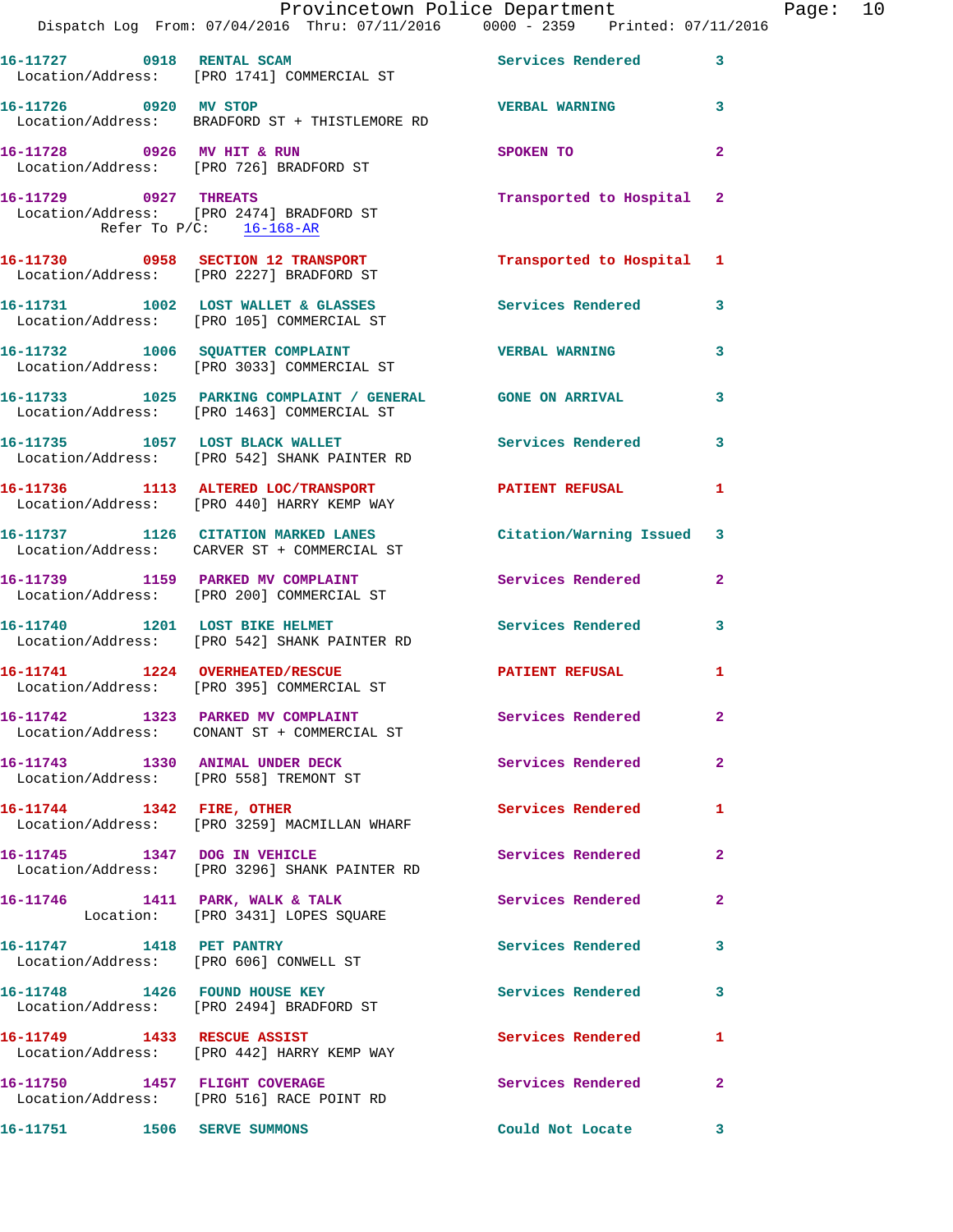|                                         |                                                                                                                    | Provincetown Police Department                                                                                  |              | Page: 11 |  |
|-----------------------------------------|--------------------------------------------------------------------------------------------------------------------|-----------------------------------------------------------------------------------------------------------------|--------------|----------|--|
|                                         | Dispatch Log From: 07/04/2016 Thru: 07/11/2016 0000 - 2359 Printed: 07/11/2016                                     |                                                                                                                 |              |          |  |
|                                         | Location/Address: [PRO 2598] BRADFORD ST EXT                                                                       |                                                                                                                 |              |          |  |
| Location: EAST ROAM                     | 16-11754 1531 PARK, WALK & TALK 1997 Services Rendered 2                                                           |                                                                                                                 |              |          |  |
|                                         | 16-11755 1600 MC OPERATION COMPLAINT 5ervices Rendered 2<br>Location/Address: [PRO 2741] COMMERCIAL ST             |                                                                                                                 |              |          |  |
| Location/Address: [PRO 3222] ALDEN ST   | 16-11756 1608 ABDOMINAL PAINS/TRANSPORT Transported to Hospital 1                                                  |                                                                                                                 |              |          |  |
| Location/Address: [PRO 2102] SNOW ST    | 16-11758 1656 WELLNESS CHECK                                                                                       | Services Rendered 3                                                                                             |              |          |  |
|                                         | 16-11759 1705 COMPLAINT - STREET PERFORMERS Services Rendered 3<br>Location/Address: [PRO 2826] COMMERCIAL ST      |                                                                                                                 |              |          |  |
|                                         | 16-11760 1712 911 CALL/BOAT OPERATION Taken/Referred to Other 2<br>Location/Address: [PRO 433] RYDER ST EXT        |                                                                                                                 |              |          |  |
|                                         | 16-11761 1737 MV OBSERVANCE / ASSIGNMENT Services Rendered 3<br>Location/Address: RACE POINT RD + SEASHORE PARK DR |                                                                                                                 |              |          |  |
|                                         | 16-11762 1750 LEG INJURY/RESCUE<br>Location/Address: [PRO 2990] COMMERCIAL ST                                      | Transported to Hospital 1                                                                                       |              |          |  |
|                                         | 16-11763 1801 FALL/RESCUE<br>Location/Address: [PRO 442] HARRY KEMP WAY                                            | Services Rendered 1                                                                                             |              |          |  |
|                                         | 16-11764 1808 THREATS/TRESPASS<br>Location/Address: [PRO 3207] COMMERCIAL ST                                       | Services Rendered 2                                                                                             |              |          |  |
|                                         | 16-11765 1824 LOOSE CAT<br>Location/Address: [PRO 2520] PRINCE ST                                                  | Services Rendered 2                                                                                             |              |          |  |
| Location/Address: [PRO 1646] WINSLOW ST | 16-11766 1910 BUILDING/PROPERTY CHECK BLDG/PROP Checked/Secure 3                                                   |                                                                                                                 |              |          |  |
|                                         | 16-11769 2021 DISTURBANCE<br>Location/Address: [PRO 196] COMMERCIAL ST                                             | Could Not Locate                                                                                                | $\mathbf{1}$ |          |  |
|                                         | 16-11771 2113 MV OPERATION COMPLAINT GONE ON ARRIVAL 2<br>Location/Address: [PRO 597] COMMERCIAL ST                |                                                                                                                 |              |          |  |
|                                         | 16-11772 2145 NOISE COMPLAINT<br>Location/Address: [PRO 2651] GARFIELD ST                                          | Unfounded the contract of the contract of the contract of the contract of the contract of the contract of the c | 3            |          |  |
|                                         | 16-11773 2206 BUILDING/PROPERTY CHECK Services Rendered 3<br>Location/Address: [PRO 516] RACE POINT RD             |                                                                                                                 |              |          |  |
|                                         | 16-11774 2211 COMPLAINT - STREET PERFORMERS Services Rendered 3<br>Location/Address: [PRO 308] COMMERCIAL ST       |                                                                                                                 |              | 4        |  |
|                                         | 16-11775 2342 BUILDING/PROPERTY CHECK<br>Location/Address: [PRO 2194] COMMERCIAL ST                                | BLDG/PROP Checked/Secure 3                                                                                      |              |          |  |
|                                         | 16-11777 2350 BUILDING/PROPERTY CHECK<br>Location/Address: [PRO 3259] MACMILLAN WHARF                              | Services Rendered 3                                                                                             |              |          |  |
| For Date: $07/08/2016$ - Friday         |                                                                                                                    |                                                                                                                 |              |          |  |
|                                         | 16-11778 0000 LOBBY TRAFFIC<br>Location/Address: [PRO 542] SHANK PAINTER RD                                        | Services Rendered 2                                                                                             |              | 32       |  |
|                                         | 16-11779 0010 SUSPICIOUS ACTIVITY<br>Location/Address: [PRO 2483] COMMERCIAL ST                                    | No Action Required 2                                                                                            |              |          |  |
|                                         |                                                                                                                    |                                                                                                                 |              |          |  |

**16-11780 0058 BUILDING/PROPERTY CHECK Services Rendered 3** 

Location/Address: [PRO 2206] COMMERCIAL ST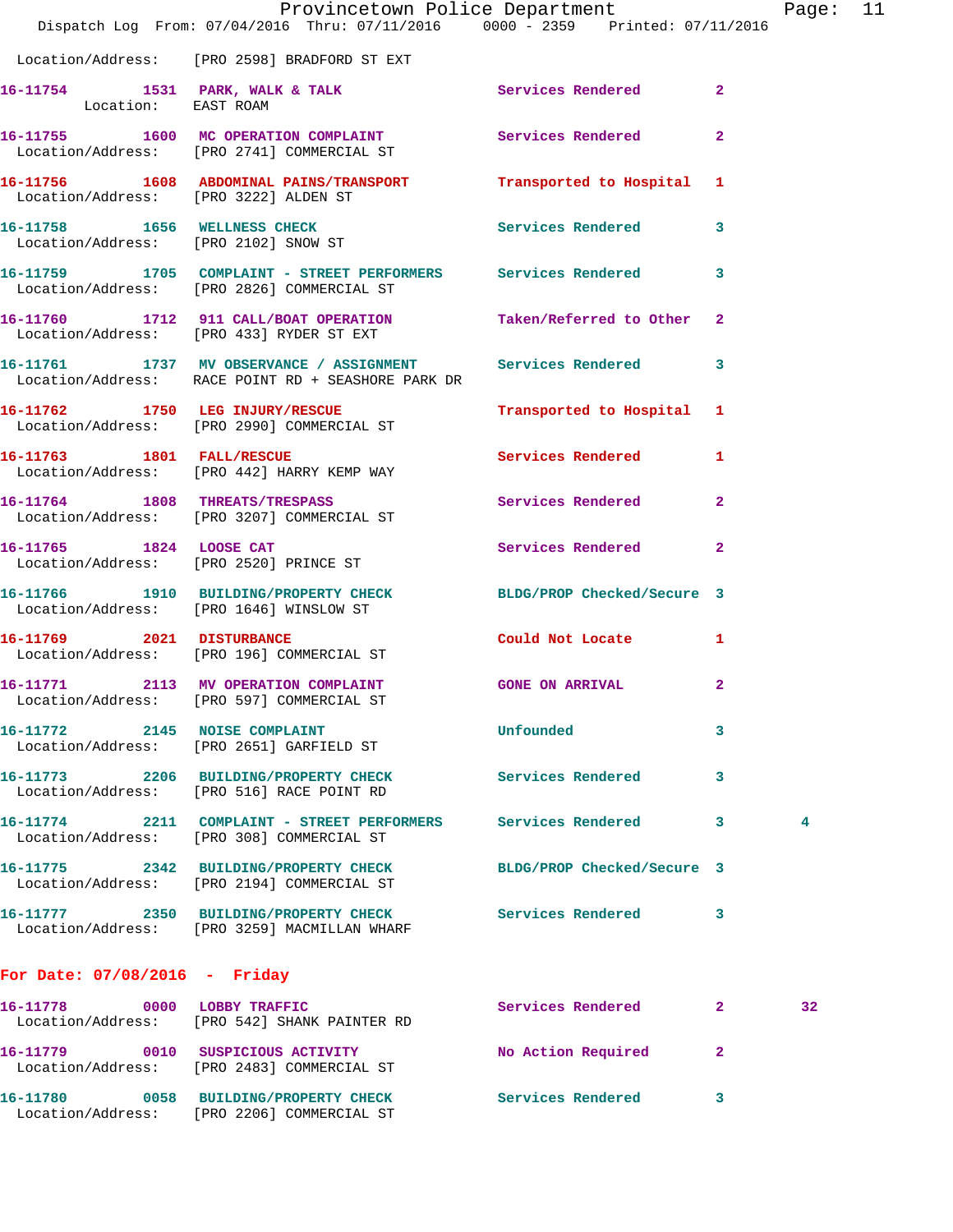## Provincetown Police Department Page: 12

Dispatch Log From: 07/04/2016 Thru: 07/11/2016 0000 - 2359 Printed: 07/11/2016

|                                      | Dispatch Log From: 07/04/2016 Thru: 07/11/2016      0000 - 2359      Printed: 07/11/                         |                            |                         |
|--------------------------------------|--------------------------------------------------------------------------------------------------------------|----------------------------|-------------------------|
|                                      | 16-11781 0130 BUILDING/PROPERTY CHECK<br>Location/Address: [PRO 444] HIGH POLE HILL                          | Services Rendered 3        |                         |
| 16-11782 0141 MV STOP                | Location/Address: [PRO 3201] MONTELLO ST                                                                     | <b>VERBAL WARNING</b>      | $\overline{\mathbf{3}}$ |
|                                      | 16-11783 0212 BUILDING/PROPERTY CHECK<br>Location/Address: [PRO 530] SHANK PAINTER RD                        | BLDG/PROP Checked/Secure 3 |                         |
|                                      | 16-11784 0517 BUILDING/PROPERTY CHECK<br>Location/Address: [PRO 2490] PROVINCELANDS RD                       | <b>Services Rendered</b>   | $\mathbf{3}$            |
| Location/Address: [PRO 2521] ROUTE 6 | 16-11785 0525 MV OBSERVANCE / ASSIGNMENT Services Rendered                                                   |                            | $\mathbf{3}$            |
|                                      | 16-11786 0613 BUILDING/PROPERTY CHECK<br>Location/Address: [PRO 2540] RACE POINT RD                          | <b>Services Rendered</b>   | 3                       |
| 16-11787 0616 BURGLAR ALARM          | Location/Address: [PRO 269] COMMERCIAL ST                                                                    | False Alarm                | $\mathbf{1}$            |
|                                      | 16-11788 0653 MEDICAL EMERGENCY<br>Location/Address: [PRO 2237] PEARL ST                                     | Transported to Hospital 1  |                         |
|                                      | 16-11789 0708 PARKING COMPLAINT / GENERAL Services Rendered<br>Location/Address: [PRO 356] COMMERCIAL ST     |                            | 3                       |
|                                      | 16-11790 0757 BUILDING/PROPERTY CHECK<br>Location/Address: [PRO 2483] COMMERCIAL ST                          | Services Rendered 3        |                         |
|                                      | 16-11791 0818 BUILDING/PROPERTY CHECK<br>Location/Address: [PRO 447] JEROME SMITH RD                         | BLDG/PROP Checked/Secure 3 |                         |
|                                      | 16-11792 0823 SUSPICIOUS M/V<br>Location/Address: [PRO 2512] JEROME SMITH RD                                 | <b>SPOKEN TO</b>           | $\overline{2}$          |
| 16-11793 0854 LOOSE DOG              | Location/Address: MECHANIC ST + TREMONT ST                                                                   | <b>GONE ON ARRIVAL</b>     | $\overline{a}$          |
| Location/Address: [PRO 3440] ROUTE 6 | 16-11794 0917 MV OBSERVANCE / ASSIGNMENT Services Rendered 3                                                 |                            |                         |
|                                      | 16-11795 0952 BUILDING/PROPERTY CHECK BLDG/PROP Checked/Secure 3<br>Location/Address: [PRO 3317] CEMETERY RD |                            |                         |
|                                      | 16-11796 0953 BUILDING/PROPERTY CHECK<br>Location/Address: [PRO 3318] CEMETERY RD                            | BLDG/PROP Checked/Secure 3 |                         |
|                                      | 16-11797 1015 PARK, WALK & TALK<br>Location/Address: [PRO 105] COMMERCIAL ST                                 | Services Rendered          | $\overline{2}$          |
| Location/Address: HENSCHE LN         | 16-11798 1034 MV BREAKING & ENTERING                                                                         | Services Rendered          | $\mathbf{2}$            |
|                                      | 16-11799 1041 PARKING COMPLAINT / GENERAL SPOKEN TO<br>Location/Address: [PRO 105] COMMERCIAL ST             |                            | 3                       |
| 16-11800 1137 ANIMAL CALL            | Location/Address: [PRO 30] BRADFORD ST                                                                       | Services Rendered          | $\overline{a}$          |
|                                      | 16-11801 1137 LOST LIBRARY CARD<br>Location/Address: [PRO 542] SHANK PAINTER RD                              | <b>Services Rendered</b>   | 3                       |
|                                      | 16-11802 1150 PARKING COMPLAINT / GENERAL SPOKEN TO<br>Location/Address: [PRO 1413] PEARL ST                 |                            | 3                       |
|                                      | 16-11803 1150 BUILDING/PROPERTY CHECK<br>Location/Address: [PRO 3033] COMMERCIAL ST                          | BLDG/PROP Checked/Secure 3 |                         |
|                                      | 16-11804 1150 MEDICAL EMERGENCY<br>Location/Address: [PRO 440] HARRY KEMP WAY                                | Transported to Hospital 1  |                         |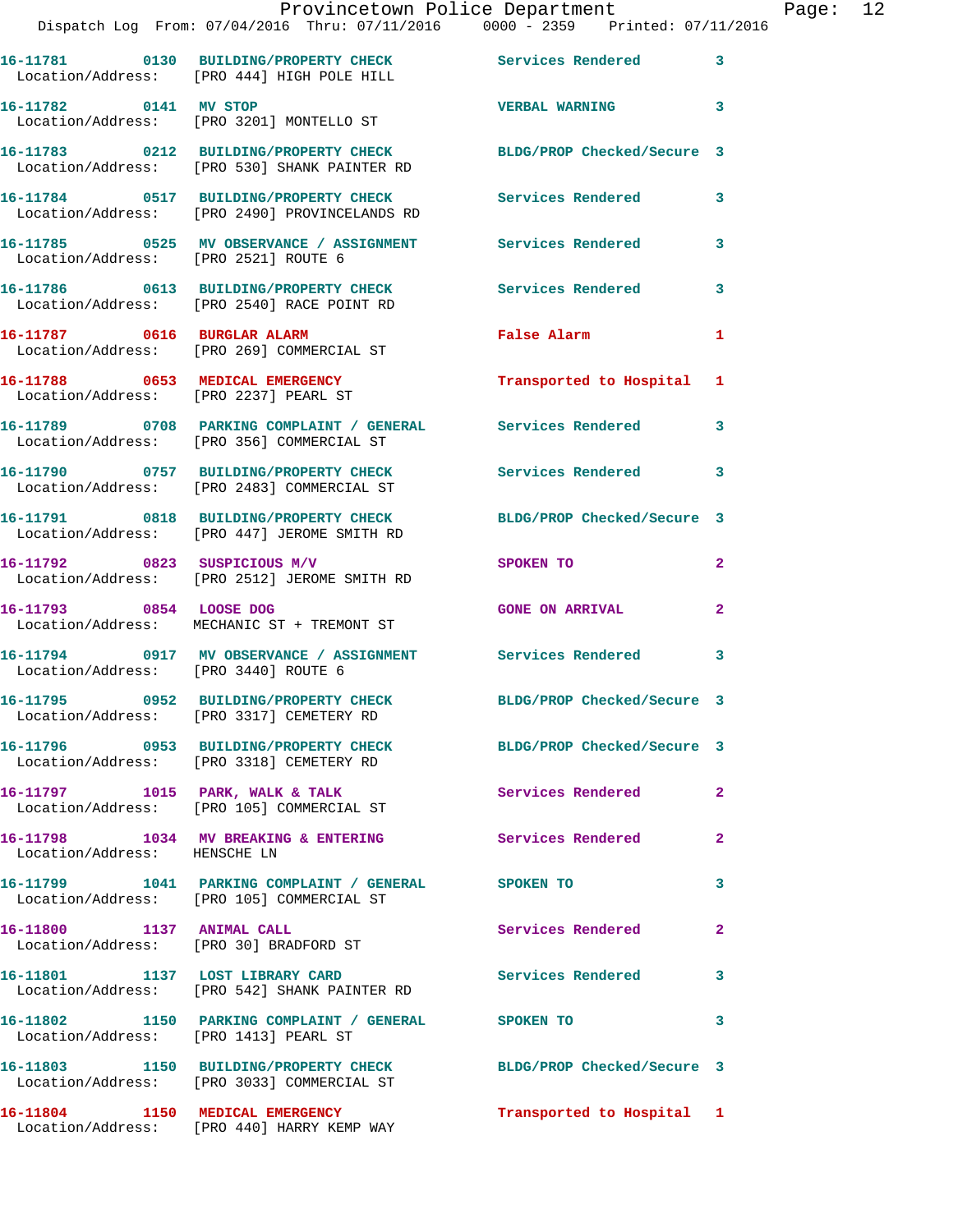| 16-11805 1156 D.O.T.                                           | Location/Address: [PRO 440] HARRY KEMP WAY                                                                | Transported to Hospital 1  |                            |
|----------------------------------------------------------------|-----------------------------------------------------------------------------------------------------------|----------------------------|----------------------------|
|                                                                | 16-11806 1212 TRAFFIC CONTROL<br>Location/Address: COMMERCIAL ST + FREEMAN ST                             | Services Rendered          | 3                          |
| 16-11807 1218 MISSING PERSON                                   | Location/Address: [PRO 385] COMMERCIAL ST                                                                 | FOLLOW UP                  | $\mathbf{1}$               |
|                                                                | 16-11808 1228 PARKING COMPLAINT / GENERAL Services Rendered<br>Location/Address: [PRO 3405] COMMERCIAL ST |                            | 3                          |
| 16-11810 1242 MV COMPLAINT                                     | Location/Address: HOWLAND ST + BRADFORD ST                                                                | Services Rendered          | $\mathbf{2}$               |
| 16-11811 1244 MV STOP                                          | Location/Address: [PRO 2654] WEST VINE ST + BRADFORD ST EXT                                               | <b>VERBAL WARNING</b>      | 3                          |
|                                                                | 16-11812 1258 PARKING COMPLAINT / GENERAL GONE ON ARRIVAL<br>Location/Address: [PRO 105] COMMERCIAL ST    |                            | 3                          |
|                                                                | 16-11813 1302 CELL PHONE LOCATED BY GPS No Action Required<br>Location/Address: BANGS ST + BRADFORD ST    |                            | $\mathbf{2}$               |
|                                                                | 16-11814 1304 ILLEGAL DUMPING<br>Location/Address: [PRO 395] COMMERCIAL ST                                | <b>Services Rendered</b>   | 3                          |
| 16-11815 1339 MV HIT & RUN                                     | Location/Address: [PRO 3296] SHANK PAINTER RD                                                             | Investigated               | $\overline{2}$             |
|                                                                | 16-11816 1340 PARK, WALK & TALK<br>Location/Address: [PRO 2543] MACMILLAN WHARF                           | No Action Required         | $\mathbf{2}$               |
| 16-11817 1404 RENTAL SCAM<br>Location/Address: COMMERCIAL ST   |                                                                                                           | Investigated               | $\overline{2}$             |
|                                                                | 16-11818    1414    HARASSMENT<br>Location/Address: [PRO 542] SHANK PAINTER RD                            | Investigated               | $\mathbf{2}$               |
| 16-11819 1435 DISTURBANCE                                      | Location/Address: [PRO 1836] NELSON AVE                                                                   | SPOKEN TO                  | $\mathbf{1}$               |
| Location/Address: [PRO 571] ALDEN ST                           | 16-11820 1445 BUILDING/PROPERTY CHECK BLDG/PROP Checked/Secure 3                                          |                            |                            |
|                                                                | 16-11821 1507 LOST BLACK WALLET<br>Location/Address: [PRO 542] SHANK PAINTER RD                           | Services Rendered          | $\overline{\mathbf{3}}$    |
|                                                                | 16-11822 1512 LOST CA DRIVER'S LICENSE<br>Location/Address: [PRO 542] SHANK PAINTER RD                    | Services Rendered          | $\overline{\phantom{a}}$ 3 |
|                                                                | 16-11823 1514 ABDOMINAL/TRANSPORT<br>Location/Address: [PRO 440] HARRY KEMP WAY                           | Transported to Hospital 1  |                            |
| 16-11824 1526 DOG BITE<br>Location/Address: [PRO 3287] ROUTE 6 |                                                                                                           | Services Rendered 1        |                            |
| 16-11825 1527 STOLEN MEDICATION                                | Location/Address: [PRO 2559] COMMERCIAL ST                                                                | Investigated               | $\overline{2}$             |
|                                                                | 16-11827 1614 BUILDING/PROPERTY CHECK<br>Location/Address: [PRO 3033] COMMERCIAL ST                       | BLDG/PROP Checked/Secure 3 |                            |
| 16-11828 1712 LOST TOYOTA KEY                                  | Location/Address: [PRO 542] SHANK PAINTER RD                                                              | Services Rendered 3        |                            |
| Location/Address: [PRO 3440] ROUTE 6                           | 16-11829 1727 MV OBSERVANCE / ASSIGNMENT Services Rendered                                                |                            | 3                          |
| 16-11830                                                       | 1815 BUILDING/PROPERTY CHECK                                                                              | BLDG/PROP Checked/Secure 3 |                            |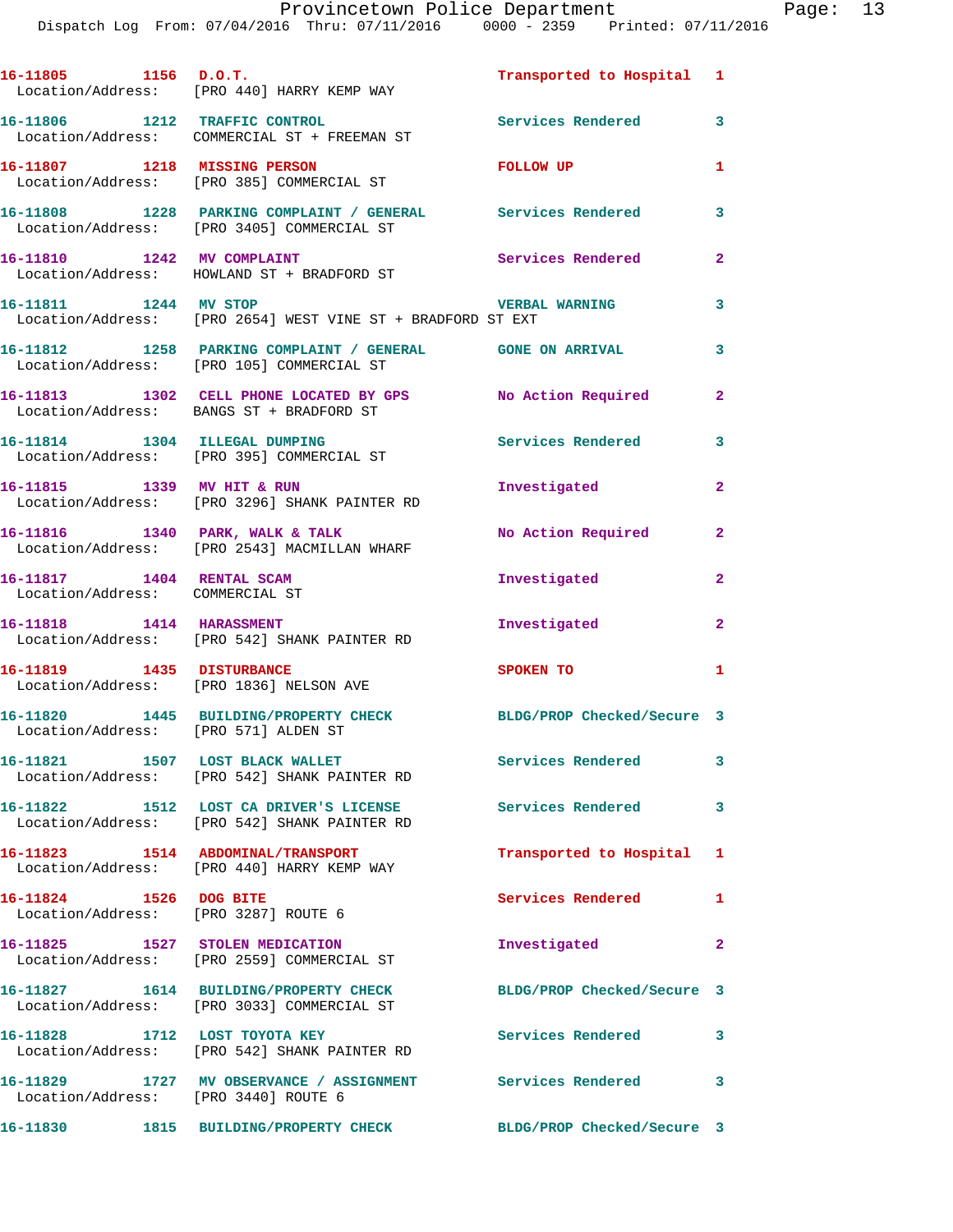|                                                               | Dispatch Log From: 07/04/2016 Thru: 07/11/2016 0000 - 2359 Printed: 07/11/2016                                   | Provincetown Police Department |                | Page: 14 |  |
|---------------------------------------------------------------|------------------------------------------------------------------------------------------------------------------|--------------------------------|----------------|----------|--|
|                                                               | Location/Address: [PRO 433] RYDER ST EXT                                                                         |                                |                |          |  |
| 16-11832 1815 FOLLOW UP<br>Location/Address: OLD ANN PAGE WAY |                                                                                                                  | FOLLOW UP                      | $\mathbf{2}$   |          |  |
|                                                               | 16-11831 1839 COMPLAINT<br>Location/Address: [PRO 2146] COMMODORE AVE                                            | Services Rendered 3            |                | 1        |  |
|                                                               | 16-11833 1903 PARKED MV COMPLAINT Services Rendered 2<br>Location/Address: [PRO 1627] COMMERCIAL ST              |                                |                |          |  |
|                                                               | 16-11835 1951 PARK, WALK & TALK<br>Location: [PRO 3431] LOPES SQUARE                                             | Services Rendered              | $\mathbf{2}$   |          |  |
| 16-11839 2046 HARASSMENT                                      | Location/Address: [PRO 3381] COMMERCIAL ST                                                                       | Services Rendered              | $\mathbf{2}$   |          |  |
|                                                               | 16-11840 2048 VERBAL SPEED<br>Location/Address: [PRO 3015] BRADFORD ST                                           | <b>VERBAL WARNING</b>          | 3              |          |  |
|                                                               | 16-11841 2110 BUILDING/PROPERTY CHECK BLDG/PROP Checked/Secure 3<br>Location/Address: [PRO 530] SHANK PAINTER RD |                                |                |          |  |
|                                                               | 16-11843 2112 BARRICADE IN EFFECT<br>Location/Address: RYDER ST EXT + COMMERCIAL ST                              | Services Rendered 3            |                |          |  |
|                                                               | 16-11844 2119 PARK, WALK & TALK<br>Location: [PRO 3431] LOPES SQUARE                                             | Services Rendered              | $\overline{2}$ |          |  |
|                                                               | 16-11845 2119 BUILDING/PROPERTY CHECK<br>Location/Address: [PRO 2977] COMMERCIAL ST                              | BLDG/PROP Checked/Secure 3     |                |          |  |
|                                                               | 16-11847 2151 BACK PAIN/TRANSPORT<br>Location/Address: [PRO 1729] NELSON AVE                                     | Transported to Hospital 1      |                |          |  |
|                                                               | 16-11848 2156 COMPLAINT - STREET PERFORMERS Services Rendered 3<br>Location/Address: [PRO 2174] COMMERCIAL ST    |                                |                |          |  |
| 16-11849 2200 FOUND PAYCHECK                                  | Location/Address: [PRO 3331] COMMERCIAL ST                                                                       | Services Rendered              | $\mathbf{3}$   |          |  |
|                                                               | 16-11850 2202 PARK, WALK & TALK 3 Services Rendered 2<br>Location: [PRO 3431] LOPES SQUARE                       |                                |                |          |  |
|                                                               | 16-11851 2205 FOUND PA DRIVER'S LICENSE Services Rendered 3<br>Location/Address: [PRO 105] COMMERCIAL ST         |                                |                |          |  |
|                                                               | 16-11852 2213 ALARM - FIRE<br>Location/Address: [PRO 253] COMMERCIAL ST                                          | <b>Unfounded</b>               | 1              |          |  |
| 16-11853 2215 BAR CHECK                                       | Location/Address: [PRO 2737] COMMERCIAL ST                                                                       | BLDG/PROP Checked/Secure 2     |                |          |  |
|                                                               | 16-11854 2219 DISTURBANCE<br>Location/Address: [PRO 208] COMMERCIAL ST                                           | Services Rendered              | ı              |          |  |
|                                                               | 16-11856 2323 FOUND CO DRIVER'S LICENSE Services Rendered<br>Location/Address: [PRO 105] COMMERCIAL ST           |                                | 3              |          |  |
| 16-11858 2357 NOISE COMPLAINT                                 | Location/Address: [PRO 1270] ALDEN ST                                                                            | SPOKEN TO                      | 3              |          |  |
| For Date: $07/09/2016$ - Saturday                             |                                                                                                                  |                                |                |          |  |
|                                                               | 16-11859 0011 BUILDING/PROPERTY CHECK BLDG/PROP Checked/Secure 3<br>Location/Address: [PRO 3033] COMMERCIAL ST   |                                |                |          |  |
| 16-11860 0013 BAR CHECK                                       | Location/Address: [PRO 399] COMMERCIAL ST                                                                        | Services Rendered 2            |                |          |  |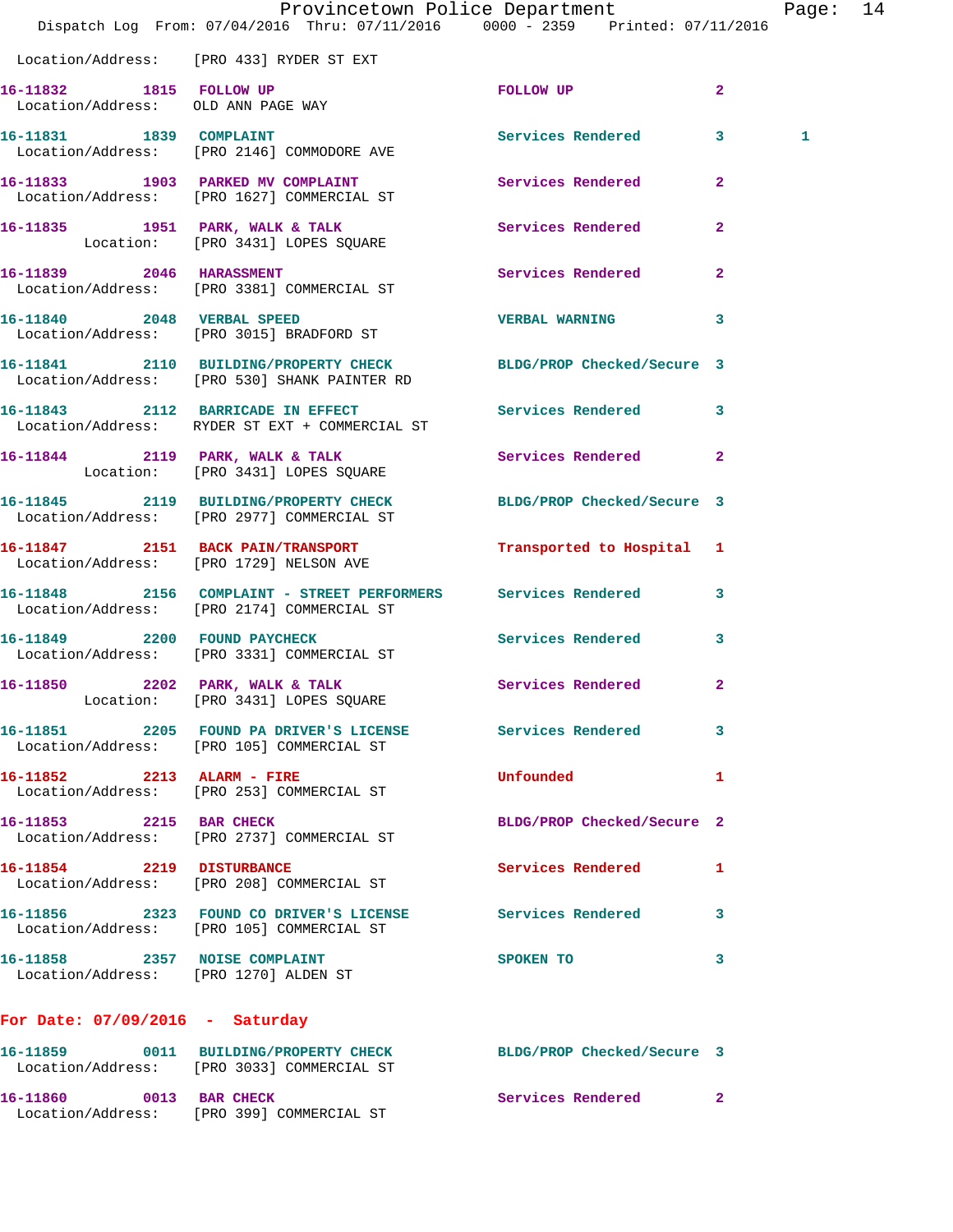|                                                                      | Provincetown Police Department<br>Dispatch Log From: 07/04/2016 Thru: 07/11/2016 0000 - 2359 Printed: 07/11/2016  |                           |              | Page: 15 |  |
|----------------------------------------------------------------------|-------------------------------------------------------------------------------------------------------------------|---------------------------|--------------|----------|--|
|                                                                      | 16-11861 0018 BAR CHECK Services Rendered 2<br>Location/Address: [PRO 3276] COMMERCIAL ST                         |                           |              |          |  |
|                                                                      | 16-11862 0022 LOBBY TRAFFIC Services Rendered 2<br>Location/Address: [PRO 542] SHANK PAINTER RD                   |                           |              | 30       |  |
|                                                                      | 16-11864 0040 MEDICAL EMERGENCY/FACIAL LAC Transported to Hospital 1<br>Location/Address: [PRO 221] COMMERCIAL ST |                           |              |          |  |
|                                                                      | 16-11866 0105 MV OBSERVANCE / ASSIGNMENT Services Rendered 3<br>Location/Address: BRADFORD ST + STANDISH ST       |                           |              |          |  |
|                                                                      | Location/Address: BRADFORD ST + HOWLAND ST                                                                        |                           |              |          |  |
|                                                                      | 16-11868 0112 MV STOP<br>Location/Address: HARRY KEMP WAY + HOWLAND ST                                            | <b>VERBAL WARNING</b>     | 3            |          |  |
|                                                                      | 16-11869  0120 SUSPICIOUS ACTIVITY  SPOKEN TO<br>Location/Address: [PRO 208] COMMERCIAL ST                        |                           | $\mathbf{2}$ |          |  |
|                                                                      | 16-11870 0124 MV STOP<br>Location/Address: [PRO 1516] BRADFORD ST                                                 | Citation/Warning Issued 3 |              |          |  |
| 16-11871 0125 MV STOP                                                | Location/Address: [PRO 2518] ROUTE 6                                                                              | <b>VERBAL WARNING</b>     | $\mathbf{3}$ |          |  |
|                                                                      | 16-11873 0216 NOISE COMPLAINT CONSERVAL GONE ON ARRIVAL<br>Location/Address: [PRO 539] SHANK PAINTER RD           |                           | 3            |          |  |
|                                                                      | 16-11874 0241 NOISE COMPLAINT<br>Location/Address: [PRO 1044] PEARL ST                                            | SPOKEN TO                 | $\mathbf{3}$ |          |  |
|                                                                      | 16-11875 0301 BUILDING/PROPERTY CHECK BLDG/PROP Checked/Secure 3<br>Location/Address: [PRO 530] SHANK PAINTER RD  |                           |              |          |  |
| Location/Address: ROUTE 6 + SNAIL RD                                 | 16-11876  0515 MV OBSERVANCE / ASSIGNMENT Services Rendered 3                                                     |                           |              |          |  |
|                                                                      | 16-11877 0622 AIRCRAFT<br>Location/Address: [PRO 516] RACE POINT RD                                               | Services Rendered 2       |              |          |  |
| Location/Address: [PRO 3222] ALDEN ST                                | 16-11878 0627 ASSIST CITIZEN                                                                                      | Services Rendered         |              |          |  |
| Location/Address: [PRO 16] BRADFORD ST                               | 16-11879 0902 BUILDING/PROPERTY CHECK BLDG/PROP Checked/Secure 3                                                  |                           |              |          |  |
| 16-11880 0918 HAZARDS/BRANCH<br>Location/Address: [PRO 2479] ROUTE 6 |                                                                                                                   | Removed Hazard            | $\mathbf{2}$ |          |  |
| 16-11881 0930 SERVICE CALL<br>Location/Address: RACE POINT RD        |                                                                                                                   | Services Rendered         | 3            |          |  |
| 16-11882 0938 MV DISABLED<br>Location/Address: [PRO 2479] ROUTE 6    |                                                                                                                   | Services Rendered         | $\mathbf{2}$ |          |  |
|                                                                      | 16-11883 0947 PARKING COMPLAINT / GENERAL Services Rendered<br>Location/Address: [PRO 1653] PRISCILLA ALDEN RD    |                           | 3            |          |  |
| Location/Address: [PRO 3440] ROUTE 6                                 | 16-11884 1005 MV OBSERVANCE / ASSIGNMENT Services Rendered                                                        |                           | 3            |          |  |
|                                                                      | 16-11885 1018 MV STOP<br>Location/Address: [PRO 3430] COMMERCIAL ST                                               | <b>VERBAL WARNING</b>     | 3            |          |  |
| 16-11888 1128 FIRE, WATCH                                            | Location/Address: [PRO 3222] ALDEN ST                                                                             | Services Rendered         | $\mathbf{1}$ |          |  |
|                                                                      | 16-11889 1136 FOLLOW UP/DOMESTIC<br>Location/Address: [PRO 113] COMMERCIAL ST                                     | Arrest(s) Made            | $\mathbf{2}$ |          |  |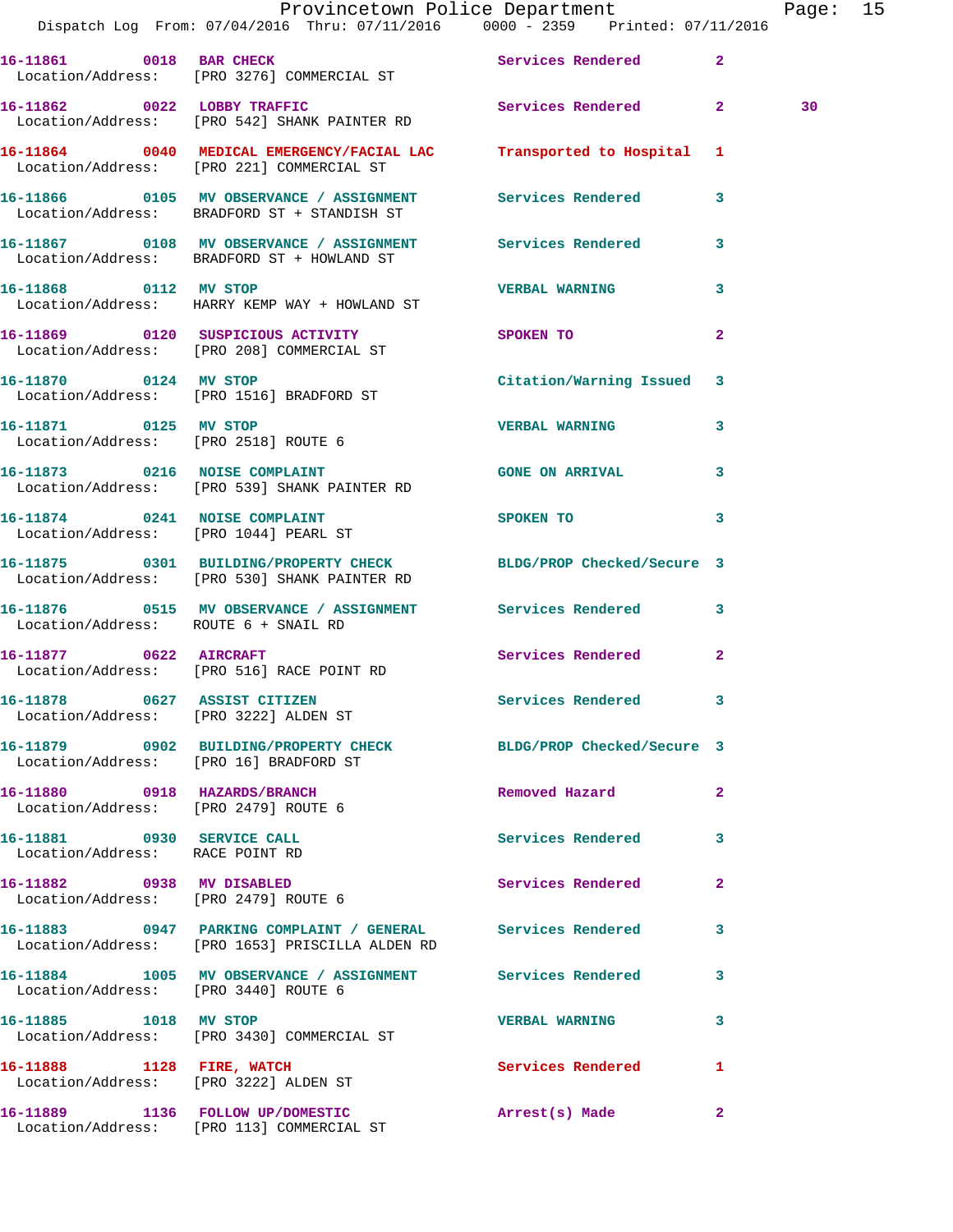|                                                              | Dispatch Log From: 07/04/2016 Thru: 07/11/2016 0000 - 2359 Printed: 07/11/2016                                 | Provincetown Police Department |                | Page: 16 |  |
|--------------------------------------------------------------|----------------------------------------------------------------------------------------------------------------|--------------------------------|----------------|----------|--|
|                                                              | Refer To Arrest: 16-170-AR                                                                                     |                                |                |          |  |
|                                                              | 16-11890 1334 CREDIT CARD FRAUD<br>Location/Address: [PRO 2227] BRADFORD ST                                    | Services Rendered              | $\mathbf{2}$   |          |  |
| 16-11891 1400 MV STOP<br>Location/Address: STANDISH AVE      |                                                                                                                | <b>VERBAL WARNING</b>          | 3              |          |  |
|                                                              | 16-11892 1412 MEDICAL/BIKE ACCIDENT<br>Location/Address: [PRO 2490] PROVINCELANDS RD                           | Transported to Hospital 1      |                |          |  |
| 16-11893 1458 RENTAL SCAM<br>Location/Address: COMMERCIAL ST |                                                                                                                | Services Rendered              | $\overline{2}$ |          |  |
|                                                              | 16-11894 1514 FOLLOW UP<br>Location/Address: [PRO 2817] COMMODORE AVE                                          | Could Not Locate 2             |                |          |  |
|                                                              | 16-11895 1517 ALARM - GENERAL<br>Location/Address: [PRO 1186] COMMERCIAL ST                                    | SPOKEN TO                      | 1              |          |  |
|                                                              | 16-11896 1526 TOTES STOLEN/BOAT<br>Location/Address: [PRO 3259] MACMILLAN WHARF                                | Investigated                   | $\mathbf{2}$   | 1        |  |
|                                                              | 16-11898 1548 MUTUAL AID/FIRE<br>Location/Address: [PRO 1892] SHANK PAINTER RD                                 | Services Rendered              | $\mathbf{3}$   |          |  |
|                                                              | 16-11900 1609 ABANDONED 911/RESCUE<br>Location/Address: [PRO 3671] COMMERCIAL ST                               | PATIENT REFUSAL                | 1              |          |  |
|                                                              | 16-11901 1625 FOUND BIKE KEY<br>Location: [PRO 3431] LOPES SQUARE                                              | <b>Services Rendered</b>       | $\mathbf{3}$   |          |  |
|                                                              | 16-11903 1642 FOUND CREDIT CARD<br>Location/Address: [PRO 2660] COMMERCIAL ST                                  | Services Rendered              | 3              |          |  |
|                                                              | 16-11904 1726 BUILDING/PROPERTY CHECK<br>Location/Address: [PRO 1778] SHANK PAINTER RD                         | BLDG/PROP Checked/Secure 3     |                |          |  |
|                                                              | 16-11905 1734 LACERATION/FIRST AID<br>Location/Address: PLEASANT ST + COMMERCIAL ST                            | Services Rendered 1            |                |          |  |
|                                                              | 16-11906 1802 PARK, WALK & TALK<br>Location/Address: [PRO 165] COMMERCIAL ST                                   | Services Rendered 2            |                |          |  |
|                                                              | 16-11907 1805 FOUND VISA DEBIT CARD Services Rendered 3<br>Location/Address: [PRO 526] RYDER ST EXT            |                                |                |          |  |
| Location/Address: [PRO 2518] ROUTE 6                         | 16-11908 1823 VERBAL RED LIGHT                                                                                 | VERBAL WARNING 3               |                |          |  |
|                                                              | 16-11909 1837 PARKED MV ACCIDENT Services Rendered 1<br>Location/Address: [PRO 16] BRADFORD ST                 |                                |                |          |  |
|                                                              | 16-11911 1910 BY-LAW VIOLATION<br>Location/Address: [PRO 3296] SHANK PAINTER RD                                | BY LAW VIOLATION               | 2              |          |  |
| 16-11912 1932 BAR CHECK                                      | Location/Address: [PRO 3837] COMMERCIAL ST                                                                     | Services Rendered 2            |                |          |  |
|                                                              | 16-11913 1940 BUILDING/PROPERTY CHECK BLDG/PROP Checked/Secure 3<br>Location/Address: [PRO 3430] COMMERCIAL ST |                                |                |          |  |
|                                                              | 16-11915 2008 BUILDING/PROPERTY CHECK BLDG/PROP Checked/Secure 3<br>Location/Address: [PRO 2483] COMMERCIAL ST |                                |                |          |  |
|                                                              | 16-11916 2012 BY-LAW VIOLATION<br>Location/Address: [PRO 662] COMMERCIAL ST                                    | Services Rendered 2            |                |          |  |
| 16-11918 2037 BAR CHECK                                      | Location/Address: [PRO 3443] COMMERCIAL ST                                                                     | BLDG/PROP Checked/Secure 2     |                |          |  |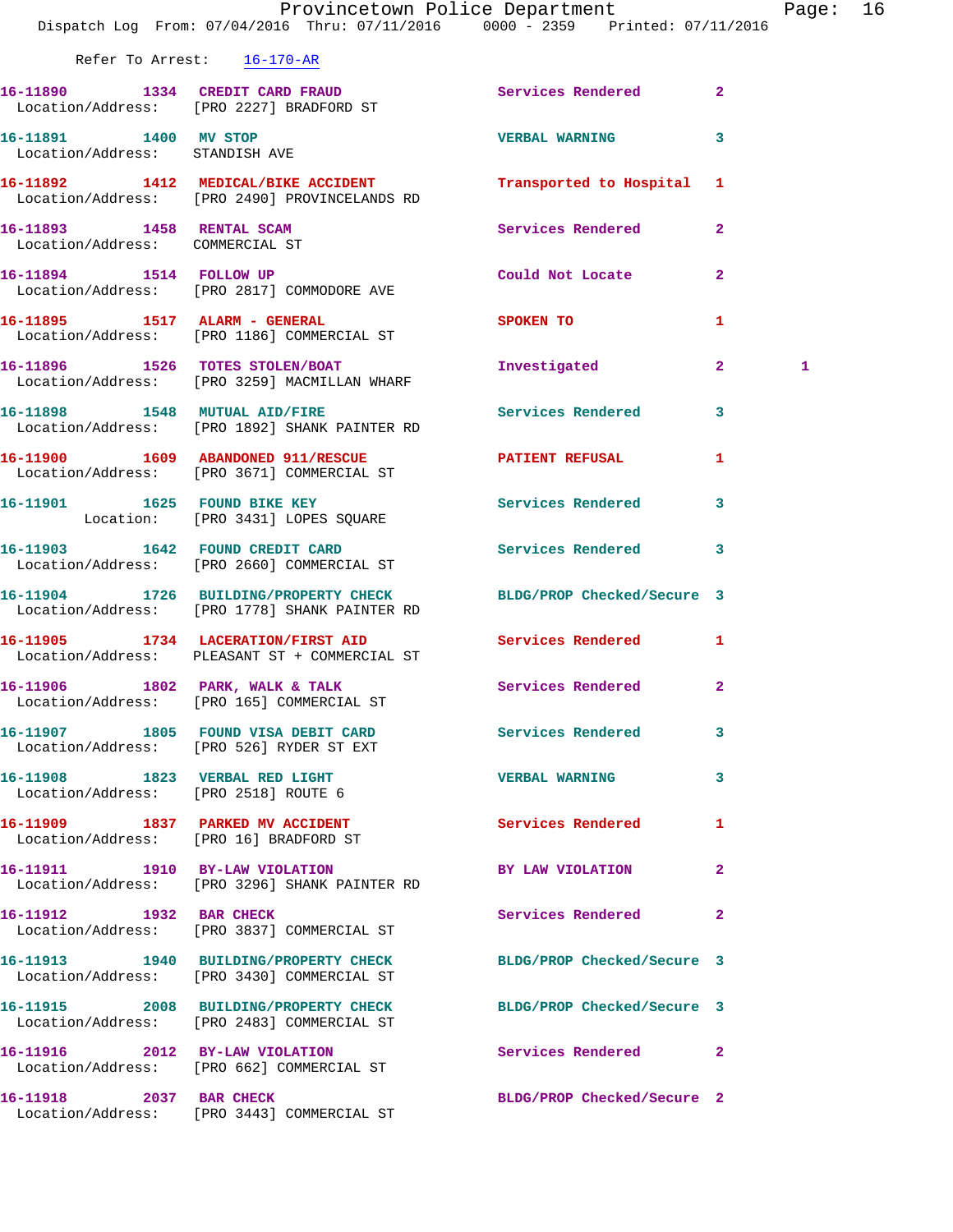|                                 | Dispatch Log From: 07/04/2016 Thru: 07/11/2016 0000 - 2359 Printed: 07/11/2016                                                     | Provincetown Police Department Page: 17 |              |    |  |
|---------------------------------|------------------------------------------------------------------------------------------------------------------------------------|-----------------------------------------|--------------|----|--|
|                                 | 16-11919 2048 BAR CHECK BLDG/PROP Checked/Secure 2<br>Location/Address: [PRO 385] COMMERCIAL ST                                    |                                         |              |    |  |
| 16-11920 2055 BAR CHECK         | Location/Address: [PRO 2737] COMMERCIAL ST                                                                                         | BLDG/PROP Checked/Secure 2              |              |    |  |
|                                 | 16-11921 2100 BAR CHECK<br>Location/Address: [PRO 253] COMMERCIAL ST                                                               | BLDG/PROP Checked/Secure 2              |              |    |  |
|                                 | 16-11922 2106 BAR CHECK BLDG/PROP Checked/Secure 2<br>Location/Address: [PRO 484] MASONIC PL                                       |                                         |              |    |  |
|                                 | 16-11923 2107 BAR CHECK<br>Location/Address: [PRO 3392] COMMERCIAL ST                                                              | BLDG/PROP Checked/Secure 2              |              |    |  |
|                                 | 16-11924 2112 DOG IN MV<br>Location/Address: [PRO 61] BRADFORD ST                                                                  | Could Not Locate                        | $\mathbf{2}$ |    |  |
| 16-11925 2113 VERBAL SPEED      | Location/Address: [PRO 2521] ROUTE 6                                                                                               | VERBAL WARNING 3                        |              |    |  |
|                                 | 16-11926 2122 COMPLAINT - STREET PERFORMERS Services Rendered<br>Location/Address: [PRO 208] COMMERCIAL ST                         |                                         | 3            |    |  |
|                                 | 16-11927 2124 MEDICAL EVALUATION Services Rendered 1<br>Location/Address: [PRO 542] SHANK PAINTER RD<br>Refer To $P/C$ : 16-171-AR |                                         |              |    |  |
|                                 | 16-11928 2129 FIREWORKS<br>Location/Address: [PRO 2559] COMMERCIAL ST                                                              | Could Not Locate                        | $\mathbf{1}$ |    |  |
|                                 | 16-11929 2135 COMPLAINT - STREET PERFORMERS Services Rendered 3<br>Location/Address: [PRO 2581] COMMERCIAL ST                      |                                         |              |    |  |
|                                 | 16-11930 2304 BAR CHECK<br>Location/Address: [PRO 1953] COMMERCIAL ST                                                              | LICENSING/NO ACTION                     | $\mathbf{2}$ |    |  |
| 16-11931 2309 BAR CHECK         | Location/Address: [PRO 272] COMMERCIAL ST                                                                                          | LICENSING/NO ACTION                     | 2            |    |  |
|                                 | 16-11932 2311 PARK, WALK & TALK NO Action Required 2<br>Location/Address: [PRO 105] COMMERCIAL ST                                  |                                         |              |    |  |
| 16-11933 2334 BAR CHECK         | Location/Address: [PRO 221] COMMERCIAL ST                                                                                          | LICENSING/NO ACTION                     | 2            |    |  |
|                                 | 16-11934 2338 BAR CHECK<br>Location/Address: [PRO 2832] COMMERCIAL ST                                                              | LICENSING/NO ACTION                     | 2            |    |  |
| 16-11935 2346 BAR CHECK         | Location/Address: [PRO 80] CARVER ST                                                                                               | LICENSING/NO ACTION 2                   |              |    |  |
|                                 | 16-11936 2358 PARKING COMPLAINT / GENERAL No Action Required<br>Location/Address: [PRO 1638] COMMERCIAL ST                         |                                         | 3            |    |  |
| For Date: $07/10/2016$ - Sunday |                                                                                                                                    |                                         |              |    |  |
|                                 | 16-11937 0007 LOBBY TRAFFIC<br>Location/Address: [PRO 542] SHANK PAINTER RD                                                        | Services Rendered 2                     |              | 33 |  |
|                                 | 16-11939 0012 PROPERTY DAMAGE<br>Location/Address: [PRO 526] RYDER ST EXT                                                          | Unfounded                               | 3            |    |  |
|                                 | 16-11940 0024 MEDICAL EMERGENCY<br>Location/Address: [PRO 542] SHANK PAINTER RD<br>Refer To $P/C$ : 16-171-AR                      | PATIENT REFUSAL                         | 1            |    |  |
| 16-11941 0054 COMPLAINT         | Location/Address: [PRO 3430] COMMERCIAL ST                                                                                         | SPOKEN TO                               | 3            |    |  |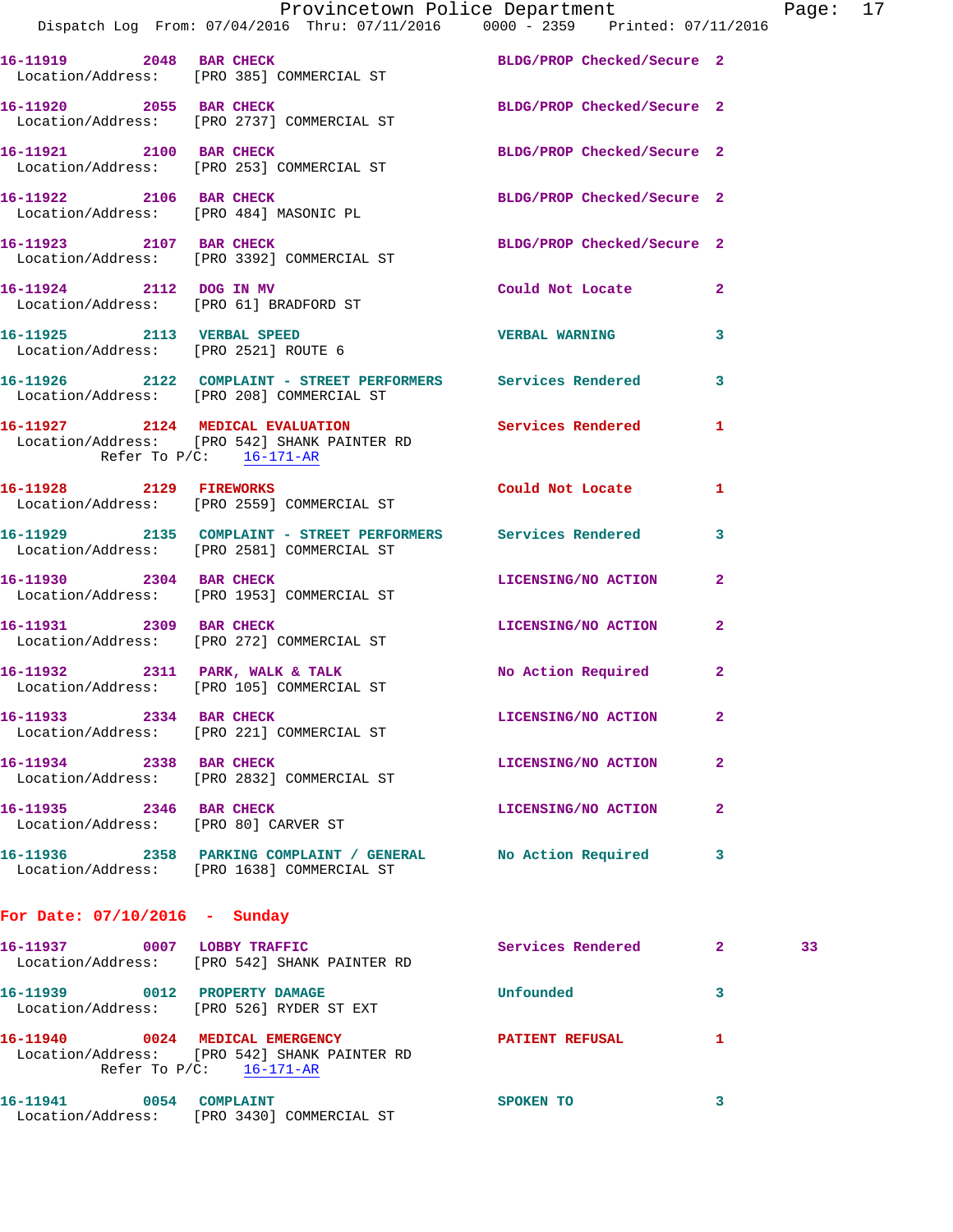|                                                                    | Provincetown Police Department The Page: 18                                                                               |                           |                         |
|--------------------------------------------------------------------|---------------------------------------------------------------------------------------------------------------------------|---------------------------|-------------------------|
|                                                                    | Dispatch Log From: 07/04/2016 Thru: 07/11/2016   0000 - 2359   Printed: 07/11/2016                                        |                           |                         |
|                                                                    | 16-11943 0057 ANIMAL CALL<br>Location/Address: [PRO 1511] BRADFORD ST                                                     | Services Rendered 2       |                         |
|                                                                    | 16-11942 0059 MV STOP<br>Location: [PRO 3431] LOPES SQUARE                                                                | <b>VERBAL WARNING</b> 3   |                         |
|                                                                    | 16-11944 0110 DISTURBANCE<br>Location/Address: [PRO 3276] COMMERCIAL ST                                                   | SPOKEN TO                 | 1                       |
|                                                                    | 16-11945 0130 MV STOP<br>Location/Address: [PRO 424] COURT ST                                                             | <b>VERBAL WARNING</b>     | 3                       |
| 16-11946 0143 NOISE COMPLAINT                                      | Location/Address: [PRO 82] CENTER ST                                                                                      | <b>SPOKEN TO</b>          | $\overline{\mathbf{3}}$ |
| Location/Address: [PRO 80] CARVER ST<br>Refer To $P/C$ : 16-173-AR |                                                                                                                           |                           | -1                      |
|                                                                    | 16-11949 0220 MV COMPLAINT<br>Location/Address: RYDER ST + BRADFORD ST                                                    | SPOKEN TO                 | $\overline{2}$          |
|                                                                    | 16-11951     0826   MEDICAL EMERGENCY/MED QUESTION    Services Rendered<br>Location/Address:   [PRO 542] SHANK PAINTER RD |                           | 1                       |
|                                                                    | 16-11952 0920 BUILDING/PROPERTY CHECK BLDG/PROP Checked/Secure 3<br>Location/Address: [PRO 530] SHANK PAINTER RD          |                           |                         |
|                                                                    | 16-11954 0926 BUILDING/PROPERTY CHECK Services Rendered 3<br>Location/Address: [PRO 2977] COMMERCIAL ST                   |                           |                         |
|                                                                    | 16-11955 0950 MEDICAL EMERGENCY Transported to Hospital 1<br>Location/Address: [PRO 2543] MACMILLAN WHARF                 |                           |                         |
|                                                                    | 16-11957 1054 HAZARDS<br>Location/Address: [PRO 2984] COMMERCIAL ST                                                       | SPOKEN TO                 | $\overline{2}$          |
|                                                                    | 16-11959 1154 PARK, WALK & TALK 1998 Services Rendered<br>Location/Address: [PRO 105] COMMERCIAL ST                       |                           | $\overline{2}$          |
|                                                                    | 16-11961 1251 ALARM - FIRE<br>Location/Address: [PRO 1202] COMMERCIAL ST                                                  | Services Rendered         | 1                       |
| 16-11962 1302 ANIMAL CALL                                          | Location/Address: SHANK PAINTER RD + ROUTE 6                                                                              | No Action Required 2      |                         |
|                                                                    | 16-11963 1304 LOST PURSE<br>Location/Address: [PRO 542] SHANK PAINTER RD                                                  | Services Rendered         | 3                       |
|                                                                    | 16-11964 1308 BUILDING/PROPERTY CHECK Services Rendered 3<br>Location/Address: [PRO 564] BAYBERRY AVE                     |                           |                         |
|                                                                    | 16-11965 1321 MEDICAL EMERGENCY DOT<br>Location/Address: [PRO 440] HARRY KEMP WAY                                         | Transported to Hospital 1 |                         |
|                                                                    | 16-11966 1325 SERVICE CALL/DRONE<br>Location/Address: [PRO 106] COMMERCIAL ST                                             | Services Rendered         | 3                       |
|                                                                    | 16-11967 1405 LOST CARD HOLDER<br>Location/Address: [PRO 542] SHANK PAINTER RD                                            | Services Rendered 3       |                         |
| 16-11968 1433 ANIMAL CALL                                          | Location/Address: [PRO 357] COMMERCIAL ST                                                                                 | Investigated              | $\mathbf{2}$            |
|                                                                    | 16-11969 1534 BUILDING/PROPERTY CHECK BLDG/PROP Checked/Secure 3<br>Location/Address: [PRO 1778] SHANK PAINTER RD         |                           |                         |
| Location/Address: WEBSTER PL                                       | 16-11970 1554 PARKING COMPLAINT / GENERAL GONE ON ARRIVAL                                                                 |                           | 3                       |
|                                                                    | 16-11972 1555 PARK, WALK & TALK                                                                                           | <b>Services Rendered</b>  | $\mathbf{2}$            |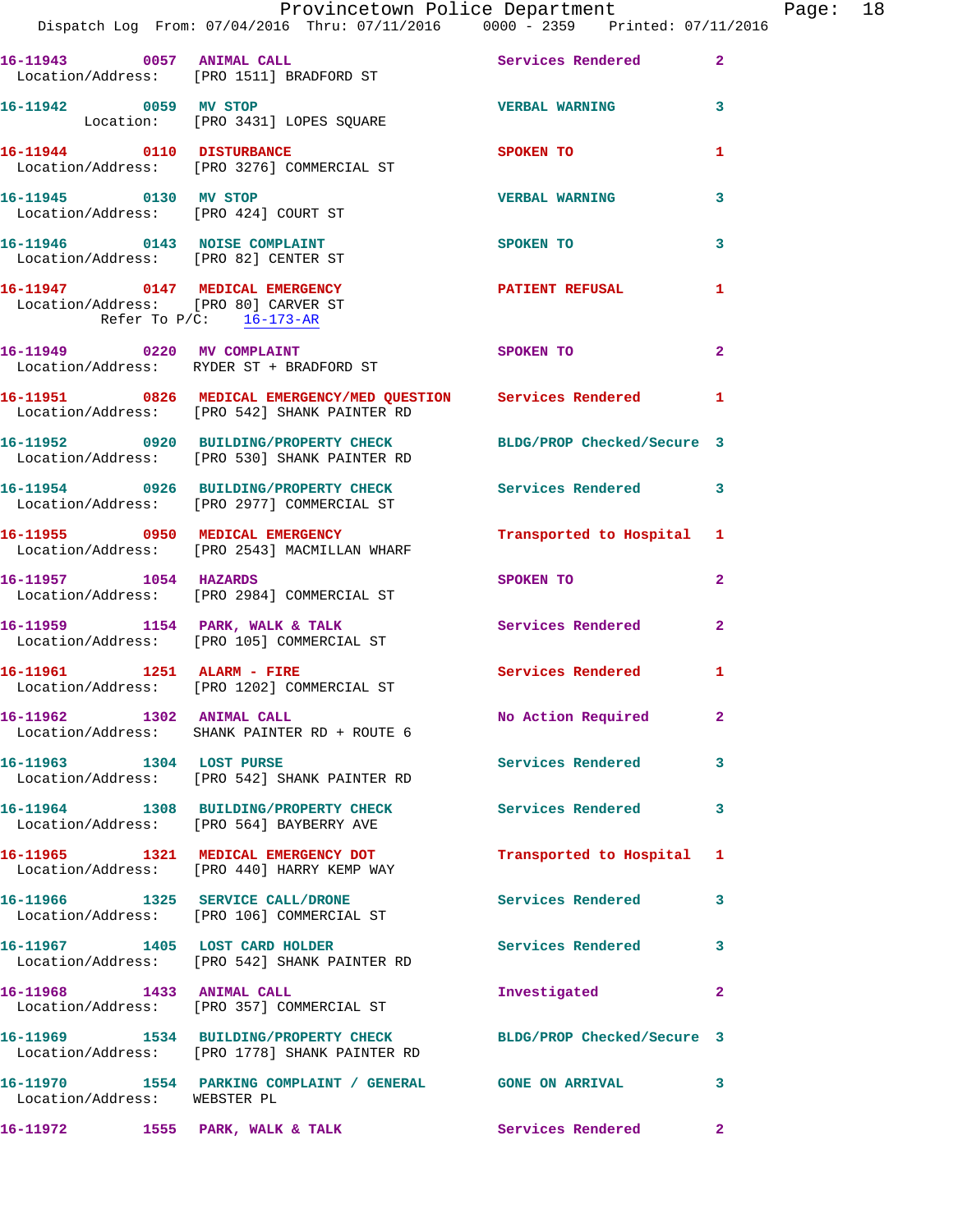|                                                                        | Provincetown Police Department<br>Dispatch Log From: 07/04/2016 Thru: 07/11/2016 0000 - 2359 Printed: 07/11/2016 |                            |                |
|------------------------------------------------------------------------|------------------------------------------------------------------------------------------------------------------|----------------------------|----------------|
|                                                                        | Location/Address: [PRO 105] COMMERCIAL ST                                                                        |                            |                |
| Location/Address: CONWELL ST                                           | 16-11971 1556 MEDICAL EMERGENCY 1 Transported to Hospital 1                                                      |                            |                |
|                                                                        | 16-11973 1558 PARK, WALK & TALK<br>Location/Address: [PRO 105] COMMERCIAL ST                                     | Services Rendered          | $\mathbf{2}$   |
|                                                                        | 16-11974 1613 LOST WALLET<br>Location/Address: [PRO 542] SHANK PAINTER RD                                        | Services Rendered          | 3              |
|                                                                        | 16-11975 1628 LOST IPHONE 6<br>Location/Address: [PRO 542] SHANK PAINTER RD                                      | Services Rendered          | 3              |
| Refer To Arrest: 16-174-AR                                             | 16-11976 1655 TRANSPORT BHOC 16-11976 Services Rendered<br>Location: [OT] BARNSTABLE HOUSE OF CORRECTIONS        |                            | 3              |
| 16-11977 1707 MV STOP                                                  | Location/Address: [PRO 2254] COMMERCIAL ST                                                                       | <b>VERBAL WARNING</b>      | 3              |
| 16-11978 1707 FOLLOW UP                                                | Location/Address: [PRO 3259] MACMILLAN WHARF                                                                     | Services Rendered          | $\mathbf{2}$   |
| 16-11979 1717 INJURED BIRD                                             | Location/Address: [PRO 542] SHANK PAINTER RD                                                                     | Services Rendered          | $\mathbf{2}$   |
|                                                                        | 16-11980 1732 ASSIST CITIZEN<br>Location/Address: [PRO 1952] COMMERCIAL ST                                       | Services Rendered          | 3              |
|                                                                        | 16-11981 1734 FOUND CLOTH PURSE<br>Location/Address: [PRO 542] SHANK PAINTER RD                                  | Services Rendered          | 3              |
|                                                                        | 16-11982 1742 PARK, WALK & TALK<br>Location/Address: [PRO 105] COMMERCIAL ST                                     | Services Rendered          | $\overline{2}$ |
|                                                                        | 16-11983 1746 INJURED SPARROW<br>Location/Address: [PRO 1295] BRADFORD ST                                        | Services Rendered          | $\mathbf{2}$   |
|                                                                        | 16-11985 1831 MEDICAL EMERGENCY<br>Location/Address: [PRO 146] COMMERCIAL ST                                     | Services Rendered 1        |                |
|                                                                        | 16-11986 1842 MV DISABLED/SMOKING<br>Location/Address: [PRO 3296] SHANK PAINTER RD                               | <b>Services Rendered</b>   |                |
| 16-11987 1901 LOST KEYS                                                | Location/Address: [PRO 542] SHANK PAINTER RD                                                                     | <b>Services Rendered</b>   | 3              |
| 16-11990 1929 CRYING DOG                                               | Location/Address: [PRO 943] HARRY KEMP WAY                                                                       | Services Rendered          | $\mathbf{2}$   |
|                                                                        | 16-11991 1954 BUILDING/PROPERTY CHECK<br>Location/Address: [PRO 2483] COMMERCIAL ST                              | BLDG/PROP Checked/Secure 3 |                |
| 16-11992 2044 STOLEN IPAD                                              | Location/Address: [PRO 223] COMMERCIAL ST                                                                        | Services Rendered          | 2              |
| Location/Address: RYDER ST                                             | 16-11993 2059 PARKING COMPLAINT / GENERAL Services Rendered                                                      |                            | 3              |
|                                                                        | 16-11994 2115 MEDICAL EMERGENCY<br>Location/Address: [PRO 1892] SHANK PAINTER RD                                 | Transported to Hospital 1  |                |
| 16-11995 2121 ASSIST CITIZEN<br>Location/Address: UPPER MILLER HILL RD |                                                                                                                  | Unfounded                  | 3              |
| 16-11996 2334 LOST ID                                                  | Location/Address: [PRO 542] SHANK PAINTER RD                                                                     | Services Rendered          | 3              |

**For Date: 07/11/2016 - Monday**

Page: 19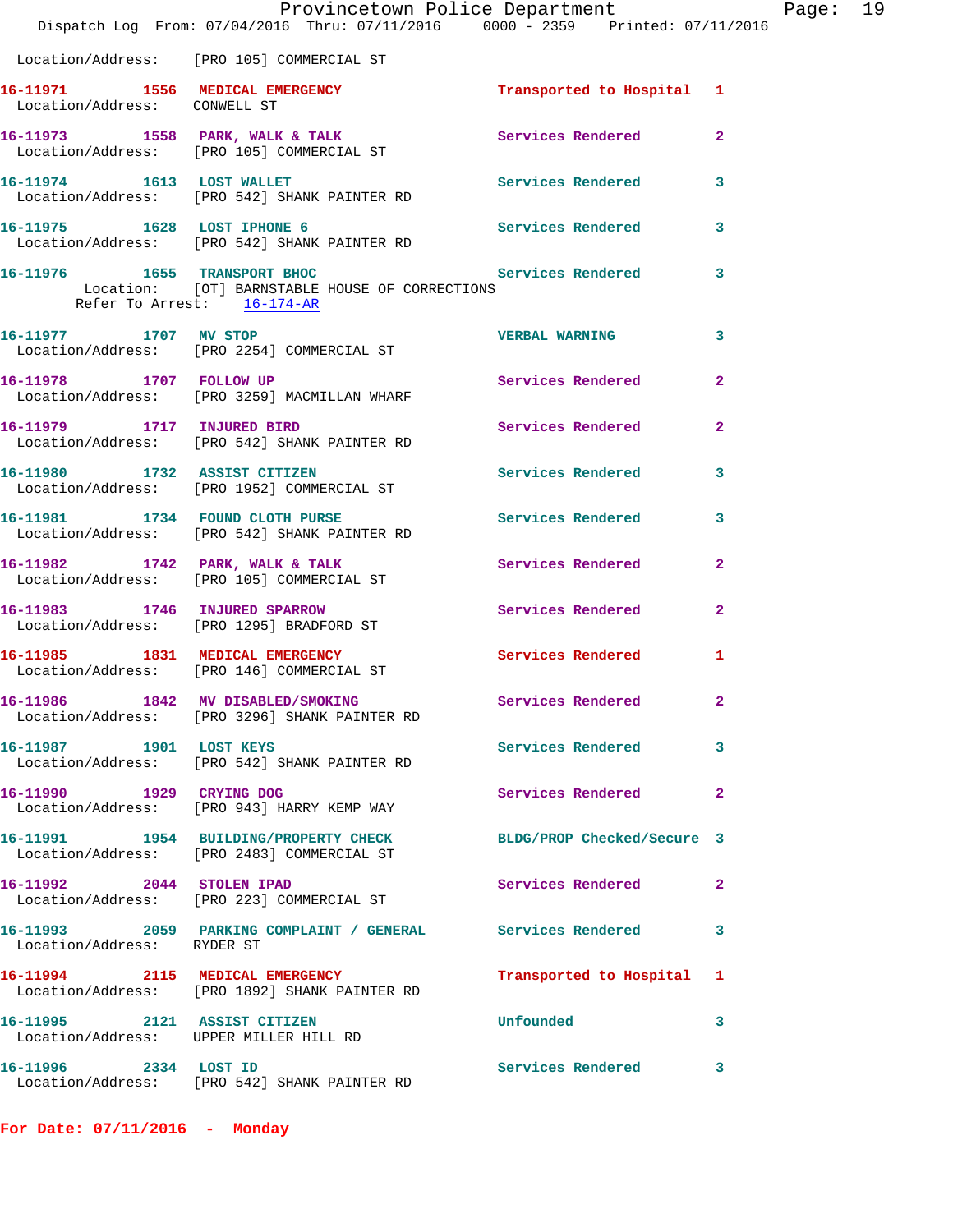| 16-11997 0000 LOBBY TRAFFIC                                  | Location/Address: [PRO 542] SHANK PAINTER RD                                                               | Services Rendered 2        |              |
|--------------------------------------------------------------|------------------------------------------------------------------------------------------------------------|----------------------------|--------------|
|                                                              | 16-11998 0015 BUILDING/PROPERTY CHECK<br>Location/Address: [PRO 182] COMMERCIAL ST                         | BLDG/PROP Checked/Secure 3 |              |
|                                                              | 16-11999 0035 BUILDING/PROPERTY CHECK<br>Location/Address: [PRO 3259] MACMILLAN WHARF                      | Services Rendered          | $\mathbf{3}$ |
|                                                              | 16-12000 0050 MV OBSERVANCE / ASSIGNMENT Services Rendered<br>Location/Address: [PRO 94] BRADFORD ST       |                            | 3            |
| 16-12001 0102 MV STOP                                        | Location/Address: [PRO 2610] BRADFORD ST                                                                   | <b>VERBAL WARNING</b>      | 3            |
|                                                              | 16-12002 0107 MV OBSERVANCE / ASSIGNMENT No Action Required<br>Location/Address: [PRO 2577] BRADFORD ST    |                            | 3            |
| 16-12003 0108 TRAFFIC CONTROL<br>Location/Address: CARVER ST |                                                                                                            | Services Rendered          | 3            |
|                                                              | 16-12004 0117 MV OBSERVANCE / ASSIGNMENT Services Rendered 3<br>Location/Address: BRADFORD ST + RYDER ST   |                            |              |
|                                                              | 16-12005 0128 MEDICAL EMERGENCY<br>Location/Address: [PRO 542] SHANK PAINTER RD                            | Transported to Hospital 1  |              |
|                                                              | 16-12006 0148 BUILDING/PROPERTY CHECK<br>Location/Address: [PRO 2194] COMMERCIAL ST                        | BLDG/PROP Checked/Secure 3 |              |
|                                                              | 16-12007 0149 ANIMAL CALL COUL Could Not Locate<br>Location/Address: [PRO 1544] COMMERCIAL ST + ANTHONY ST |                            | $\mathbf{2}$ |
|                                                              | 16-12008 0159 BUILDING/PROPERTY CHECK BLDG/PROP Checked/Secure 3<br>Location/Address: [PRO 16] BRADFORD ST |                            |              |
|                                                              | 16-12009 0214 BUILDING/PROPERTY CHECK<br>Location/Address: [PRO 2490] PROVINCELANDS RD                     | <b>Services Rendered</b>   | 3            |
|                                                              | 16-12010 0227 FOUND ID, CREDIT CARDS<br>Location/Address: [PRO 221] COMMERCIAL ST                          | Services Rendered          | $\mathbf{3}$ |
| Location/Address: [PRO 2521] ROUTE 6                         | 16-12011 0253 MV OBSERVANCE / ASSIGNMENT Services Rendered 3                                               |                            |              |
|                                                              | 16-12012 0349 ASSIST CITIZEN<br>Location/Address: [PRO 542] SHANK PAINTER RD                               | <b>Services Rendered</b>   |              |
| Location/Address: [PRO 2513] ROUTE 6                         | 16-12013 0536 MV OBSERVANCE / ASSIGNMENT Services Rendered 3                                               |                            |              |
|                                                              | 16-12014 0606 BUILDING/PROPERTY CHECK<br>Location/Address: [PRO 1638] COMMERCIAL ST                        | BLDG/PROP Checked/Secure 3 |              |
| 16-12016 0626 COMPLAINT                                      | Location/Address: [PRO 1989] COMMERCIAL ST                                                                 | Unfounded                  | 3            |
|                                                              | 16-12017 0846 SERVICE CALL/COURT<br>Location/Address: [PRO 542] SHANK PAINTER RD                           | <b>Services Rendered</b>   | 3            |
|                                                              | 16-12019 0918 SERVICE CALL/QUESTION SPOKEN TO<br>Location/Address: [PRO 542] SHANK PAINTER RD              |                            | 3            |
|                                                              | 16-12020 0920 MEDICAL EMERGENCY/FALL<br>Location/Address: [PRO 2542] COMMERCIAL ST                         | <b>PATIENT REFUSAL</b>     | $\mathbf{1}$ |
|                                                              | 16-12021 0950 PARK, WALK & TALK<br>Location/Address: [PRO 105] COMMERCIAL ST                               | <b>Services Rendered</b>   | $\mathbf{2}$ |
| 16-12023 0957 ASSIST CITIZEN                                 |                                                                                                            | Services Rendered 3        |              |